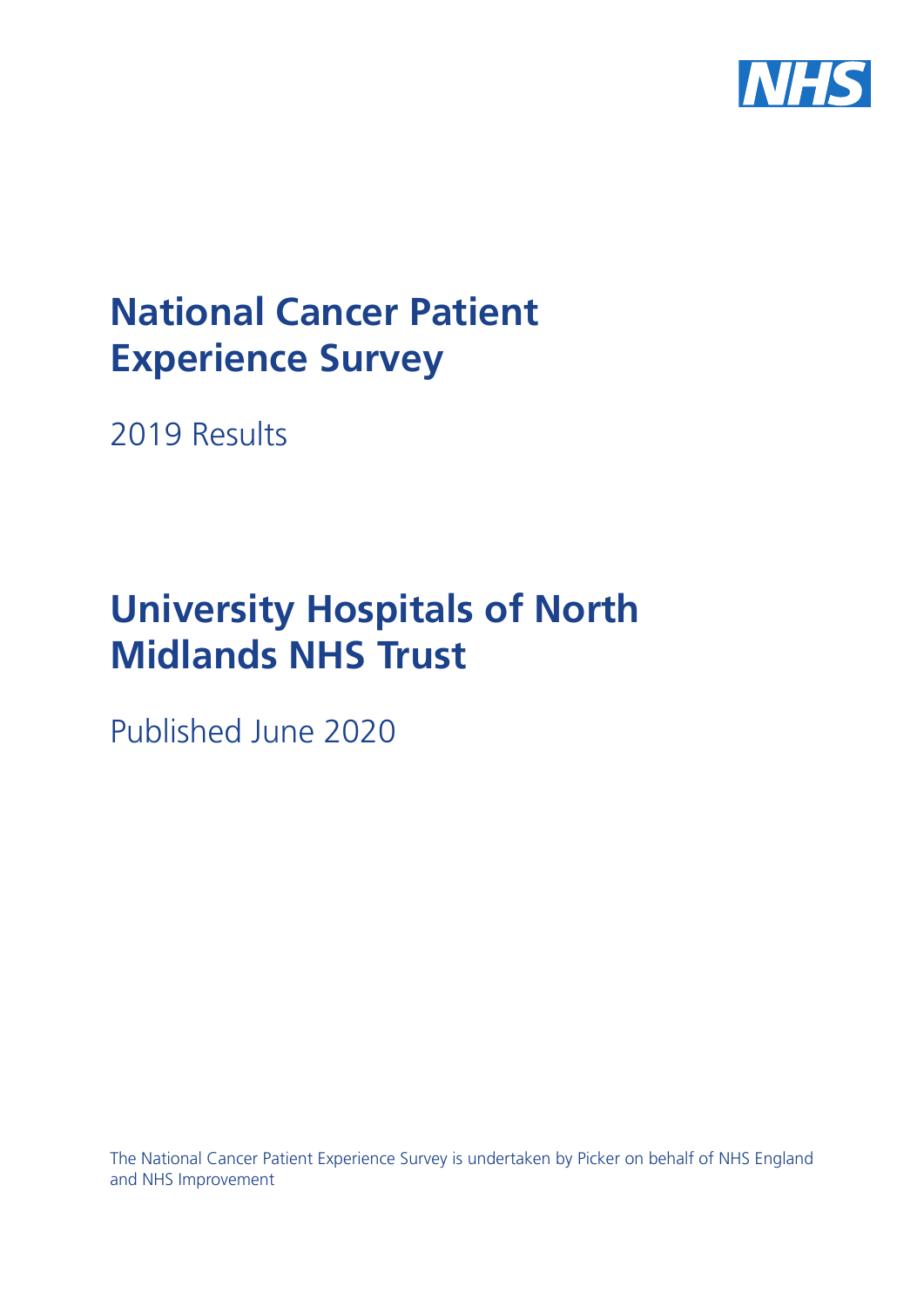# **Executive Summary** Case Mix Adjusted scores

#### **Cancer Dashboard Questions**

The following seven questions are included in phase 1 of the Cancer Dashboard developed by Public Health England and NHS England:

Q61. Patient's average rating of care scored from very poor to very good

| $\Omega$ | $\overline{2}$   | 3                                                             | 4 | 5 | 6 | 7 | 8   | 9 | 10                                                                                            |
|----------|------------------|---------------------------------------------------------------|---|---|---|---|-----|---|-----------------------------------------------------------------------------------------------|
|          |                  |                                                               |   |   |   |   | 8.8 |   |                                                                                               |
| 80%      |                  |                                                               |   |   |   |   |     |   | Q18. Patient definitely involved as much as they wanted in decisions about care and treatment |
|          |                  |                                                               |   |   |   |   |     |   | Q19. Patient given the name of a CNS who would support them through their treatment           |
| 2%       |                  | Q20. Patient found it very or quite easy to contact their CNS |   |   |   |   |     |   |                                                                                               |
|          |                  |                                                               |   |   |   |   |     |   | Q39. Patient always felt they were treated with respect and dignity while in hospital         |
|          | leaving hospital |                                                               |   |   |   |   |     |   | Q41. Hospital staff told patient who to contact if worried about condition or treatment after |
| 61%      | treatment        |                                                               |   |   |   |   |     |   | Q55. General practice staff definitely did everything they could to support patient during    |

### **Questions Outside Expected Range**

|                                | Case Mix Adjusted Scores |                            |                            |                   |
|--------------------------------|--------------------------|----------------------------|----------------------------|-------------------|
|                                | 2019 Score               | Lower<br>Expected<br>Range | Upper<br>Expected<br>Range | National<br>Score |
| Q57. Patient given a care plan | 42%                      | 34%                        | 41%                        | 38%               |

|                                                                                       |            | Case Mix Adjusted Scores   |                            |                   |
|---------------------------------------------------------------------------------------|------------|----------------------------|----------------------------|-------------------|
|                                                                                       | 2019 Score | Lower<br>Expected<br>Range | Upper<br>Expected<br>Range | National<br>Score |
| Q38. Hospital staff definitely did everything they could to help control pain         | 79%        | 79%                        | 86%                        | 83%               |
| Q39. Patient always felt they were treated with respect and dignity while in hospital | 85%        | 85%                        | 90%                        | 88%               |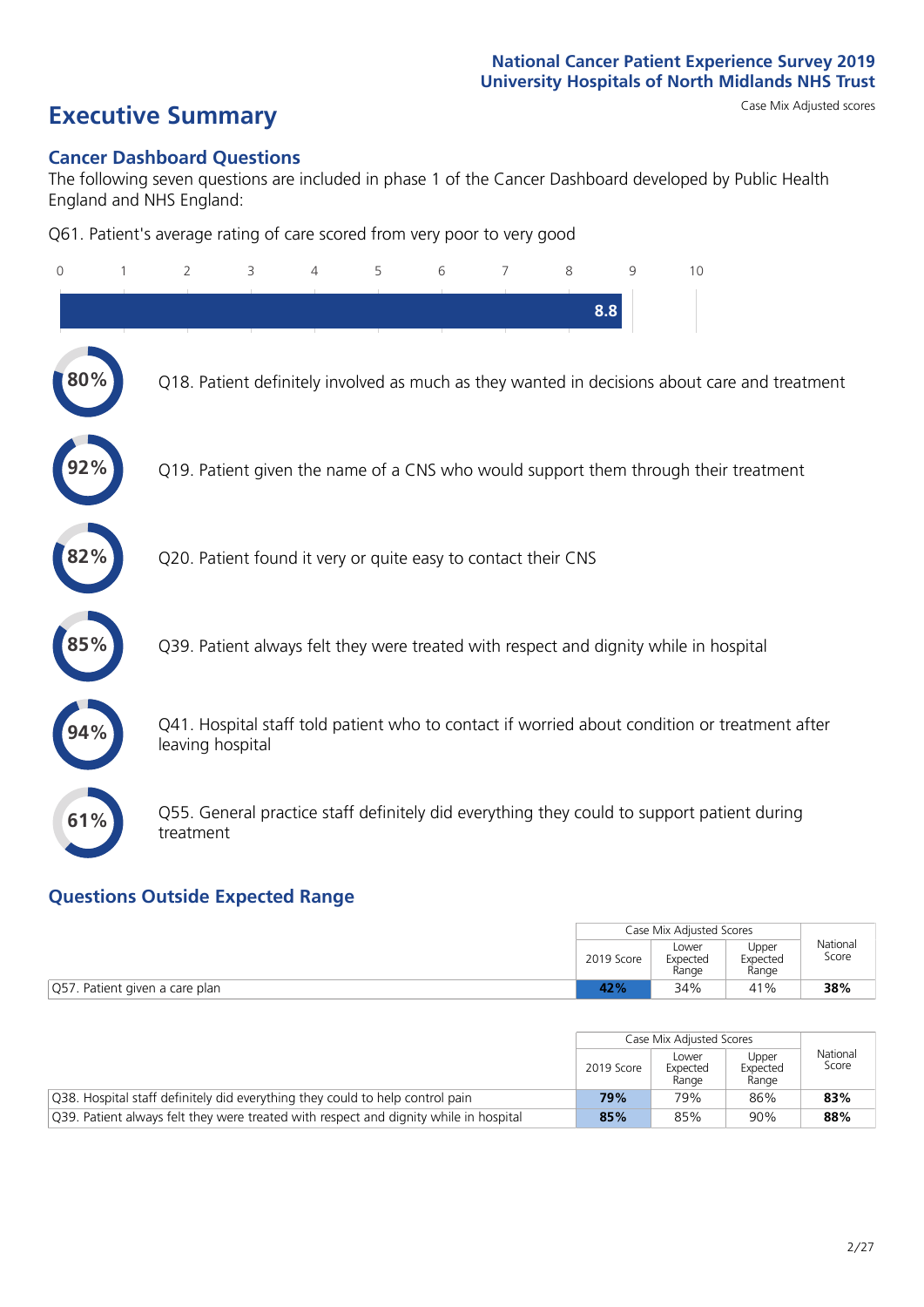## **Introduction**

The National Cancer Patient Experience Survey 2019 is the ninth iteration of the survey first undertaken in 2010. It has been designed to monitor national progress on cancer care; to provide information to drive local quality improvements; to assist commissioners and providers of cancer care; and to inform the work of the various charities and stakeholder groups supporting cancer patients.

The survey was overseen by a national Cancer Patient Experience Advisory Group. This Advisory Group set the principles and objectives of the survey programme and guided questionnaire development. The survey was commissioned and managed by NHS England. The survey provider, Picker, is responsible for designing, running and analysing the survey.

The 2019 survey involved 143 NHS Trusts. Out of 111,366 people, 67,858 people responded to the survey, yielding a response rate of 61%.

# **Methodology**

#### **Eligibility, eldwork and survey methods**

The sample for the survey included all adult (aged 16 and over) NHS patients, with a confirmed primary diagnosis of cancer, discharged from an NHS Trust after an inpatient episode or day case attendance for cancer related treatment in the months of April, May and June 2019. The fieldwork for the survey was undertaken between December 2019 and March 2020.

As in the previous four years, the survey used a mixed mode methodology. Questionnaires were sent by post, with two reminders where necessary, but also included an option to complete the questionnaire online. A Freephone helpline and email was available for respondents to opt out, ask questions about the survey, enable them to complete their questionnaire over the phone and provide access to a translation and interpreting facility for those whose first language was not English.

#### **Case-mix adjustment**

Both unadjusted and adjusted scores are presented in this report. Case-mix adjusted scores allows us to account for the impact that differing patient populations might have on results. By using the case-mix adjusted estimates we can obtain a greater understanding of how a Trust is performing given their patient population. The factors taken into account in this case-mix adjustment are gender, age, ethnic group, deprivation, and tumour group.

#### **Scoring methodology**

Fifty-two questions from the questionnaire are scored as these questions relate directly to patient experience. For all but one question (Q61), scores are presented as the percentage of positive responses out of all scored responses. For Q61, respondents rate their overall care on a scale of 0 to 10, of which the average was calculated for this question's presented score. The percentages in this report have been rounded to the nearest percentage point. Therefore, in some cases the figures do not appear to add up to 100%.

#### **Statistical significance**

In the reporting of 2019 results, appropriate statistical tests have been undertaken to identify unadjusted scores for which the change over time is 'statistically significant'. Thirty-seven scored questions in 2019 have been compared with those of 2018 and a statistically significant change between the two years has been reported where identified.

For the scored questions that are comparable beyond 2018, statistically significant change over the five years has also been reported where identified. A statistically significant difference means that the change in the result is very unlikely to have occurred by sampling variation.

#### **Suppression**

#### **Question-level suppression**

For scores where the base size per question is  $<$ 21, the score will be suppressed and replaced with an asterisk (\*). The base size will include neutral response options.

#### **Double suppression**

If any group within a particular sub-group breakdown (such as the tumour group breakdown) has <21 responses, then the figure for this particular group is suppressed and replaced with an asterisk (\*). If there is only one group within the sub-group breakdown that has <21 respondents, and is therefore suppressed, the group with the next lowest number of respondents is also supressed and replaced with an asterisk (\*) (regardless if it is greater than or less than 21).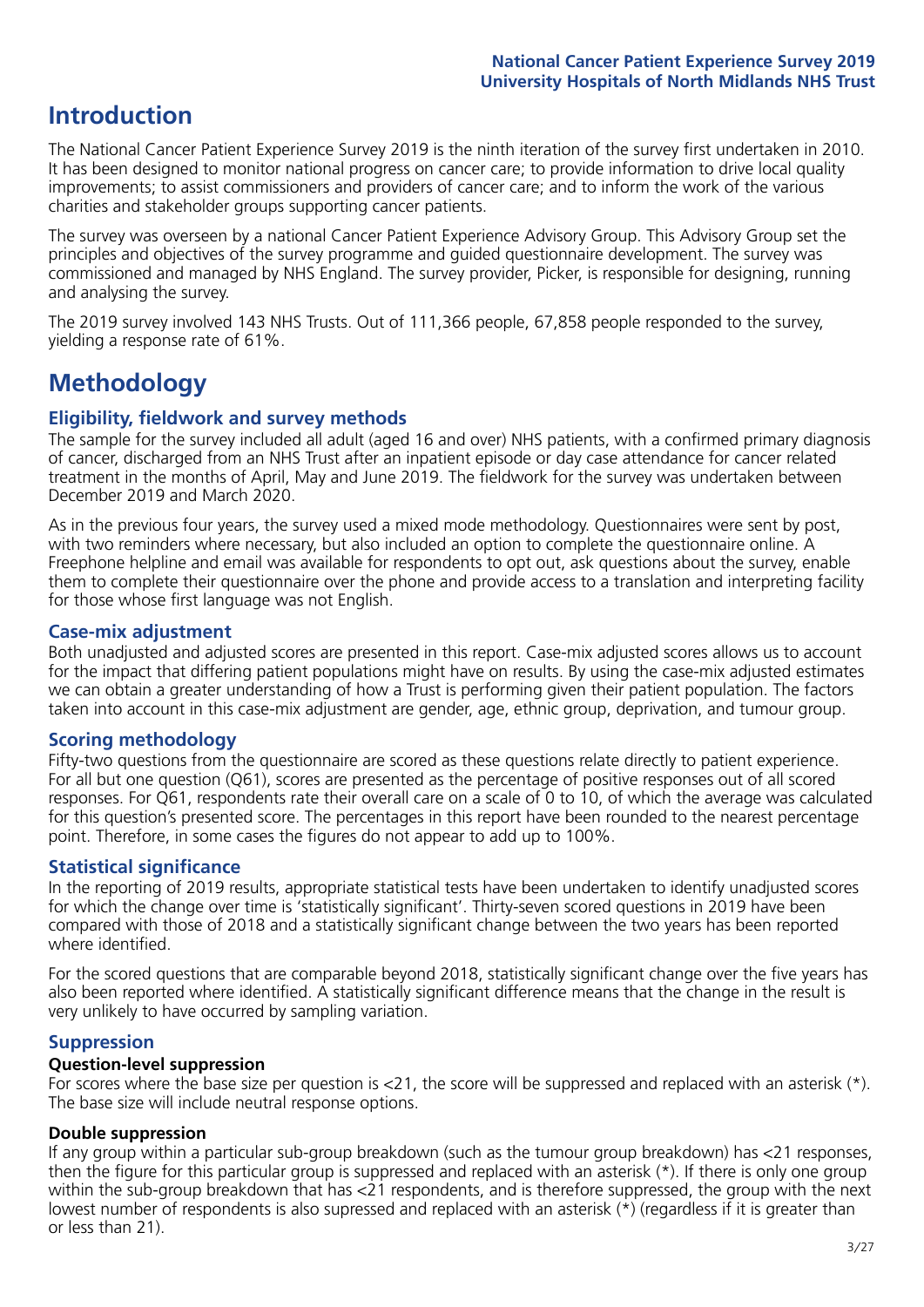## **Understanding the results**

This report shows how this Trust scored for each question in the survey, compared with national results and previous year's results. It is aimed at helping individual Trusts to understand their performance and identify areas for local improvement. Below is a description of the type of results presented within this report and how to understand them.

#### **Expected range charts**

The expected range charts in this report show a bar with the lowest and highest score received for each question nationally. Within this bar, an expected range is given (in grey) and a black diamond represents the actual score for this Trust.

Trusts whose score is above the upper limit of the expected range (in the dark blue) are positive outliers, with a score statistically significantly higher than the national mean. This indicates that the Trust performs better than what Trusts of the same size and demographics are expected to perform. The opposite is true if the score is below the lower limit of the expected range (in the light blue); these are negative outliers. For scores within the expected range (in the grey), the score is what we would expect given the Trust's size and demographics.

#### **Comparability tables**

The comparability tables show the 2018 and 2019 unadjusted scores for this Trust for each scored question. If there is a significant change from 2018 and 2019 or overall from 2015 to 2019, an arrow will be presented for the direction of change. The adjusted 2019 score will also be presented for each scored question along with the lower and upper expected range and national score. Scores above the upper limit of the expected range will be highlighted dark blue, scores below the lower limit of the expected range will be highlighted light blue, and scores within the lower and upper limit of the expected ranges will be highlighted grey.

#### **Tumour type tables**

The tumour type tables show the unadjusted scores for each scored question for each of the 13 tumour groups. The national score for that tumour group is also shown. Unadjusted scores for the same tumour type across different Trusts may not be comparable, as they do not account for the impact that differing patient populations might have on results. Central nervous system is abbreviated as 'CNS' and lower gastrointestinal tract is abbreviated as 'LGT' throughout this report.

#### **Year on year charts**

The year on year charts show five columns representing the unadjusted scores of the last five years (2015, 2016, 2017, 2018 and 2019) for each scored question.

#### **Notes on specific questions**

Following the development phase of the 2019 survey, several changes were made to the questionnaire. Six scored questions were amended (Q5, Q18, Q30, Q35, Q56 and Q60) and one non-scored question (Q29) was amended that impacted the comparability of questions Q30 to Q41. Of all questions changed or impacted by change, only Q60 is presented with historical comparisons; though the results should be interpreted with caution.

#### **Unadjusted data and case-mix adjusted data**

Unadjusted data should be used to see the actual responses from patients relating to the Trust. Case-mix adjusted data, together with expected ranges, should be used to understand whether the results are significantly higher or lower than national results taking account of the patient mix.

### **Further information**

This research was carried out in accordance with the international standard for organisations conducting social research (accreditation to ISO20252:2012; certificate number GB08/74322). The 2019 survey data has been produced and published in line with the Code of Practice for Official Statistics.

For more information on the methodology, please see the Technical Document. It can be viewed along with the 2019 questionnaire and survey quidance on the website at [www.ncpes.co.uk](https://www.ncpes.co.uk/supporting-documents). For all other outputs at National, Trust, CCG and Cancer Alliance level, please see the PDF reports, Excel tables and dashboards at [www.ncpes.co.uk.](https://www.ncpes.co.uk/current-results)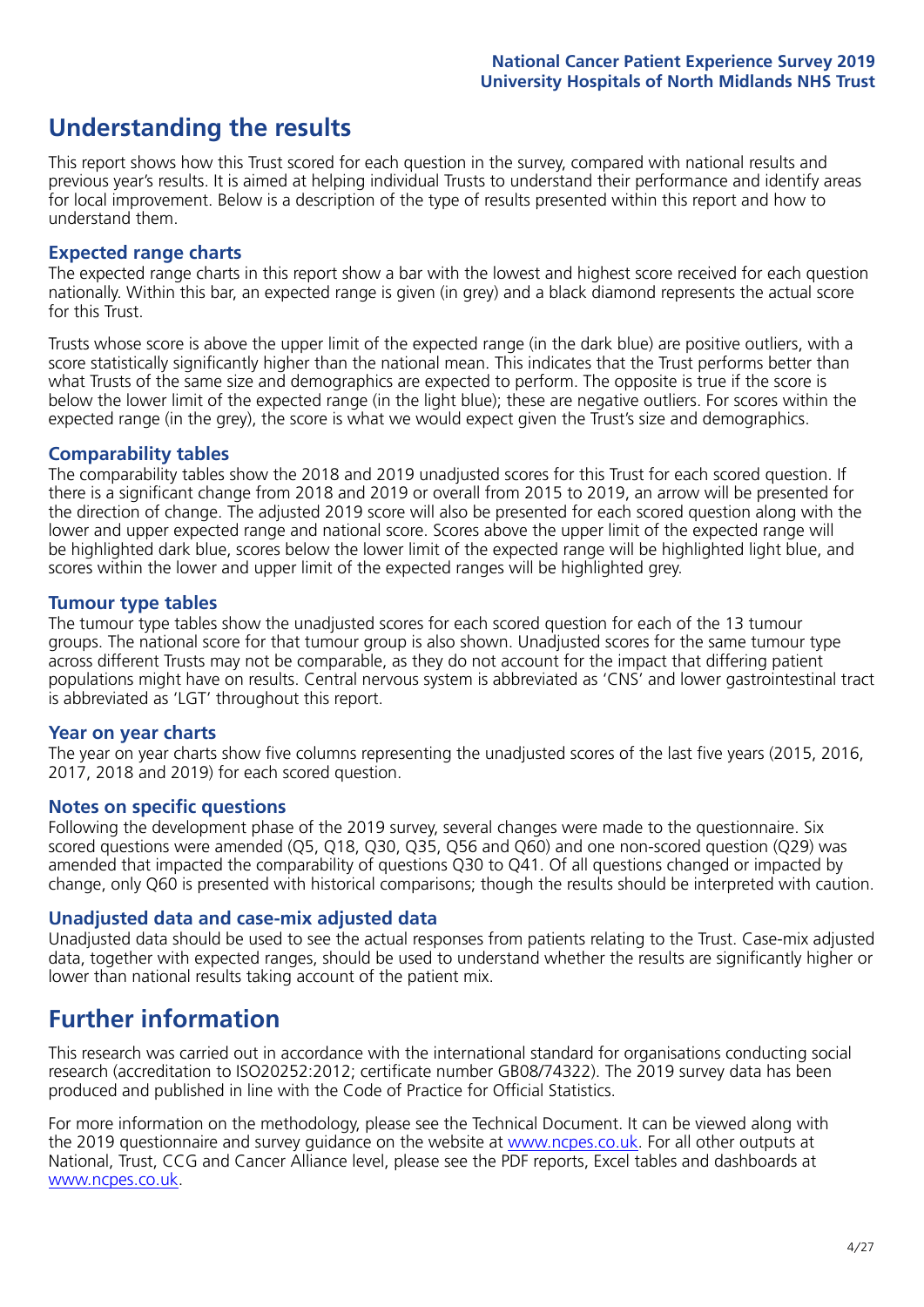### **Response Rate**

#### **Overall Response Rate**

1,071 patients responded out of a total of 1,721 patients, resulting in a response rate of 62%.

|          | Sample Size | Adjusted<br>Sample | Completed | Response Rate |
|----------|-------------|--------------------|-----------|---------------|
| Trust    | 1.854       | 1.721              | 1.071     | 62%           |
| National | 119,855     | 111.366            | 67,858    | 61%           |

#### **Respondents by Survey Type**

|                            | Number of<br>Respondents |
|----------------------------|--------------------------|
| Online                     | 79                       |
| Paper                      | 992                      |
| Phone                      | Ω                        |
| <b>Translation Service</b> |                          |

#### **Respondents by Tumour Group**

|                      | Number of<br>Respondents |
|----------------------|--------------------------|
| <b>Brain / CNS</b>   | 5                        |
| <b>Breast</b>        | 220                      |
| Colorectal / LGT     | 155                      |
| Gynaecological       | 63                       |
| Haematological       | 170                      |
| <b>Head and Neck</b> | 36                       |
| Lung                 | 88                       |
| Prostate             | 85                       |
| Sarcoma              | 4                        |
| Skin                 | 46                       |
| <b>Upper Gastro</b>  | 66                       |
| Urological           | 69                       |
| Other                | 64                       |

#### **Respondents by Age and Gender**

Respondents year of birth has been used to determine age. This information has been amalgamated into 8 age bands. The age and gender distribution for the Trust was as follows:

|        | Age 16-24 | Age 25-34 | Age 35-44 | Age 45-54 | Age 55-64 | Age 65-74 | Age 75-84 | Age 85+ | Total |
|--------|-----------|-----------|-----------|-----------|-----------|-----------|-----------|---------|-------|
| Male   |           |           | ь         | 25        | 95        | 188       | 140       | 24      | 481   |
| Female |           |           | כ ו       | 70        | 160       | 213       | 108       | 22      | 590   |
| Total  |           |           | 21        | 95        | 255       | 401       | 248       | 46      | 071,  |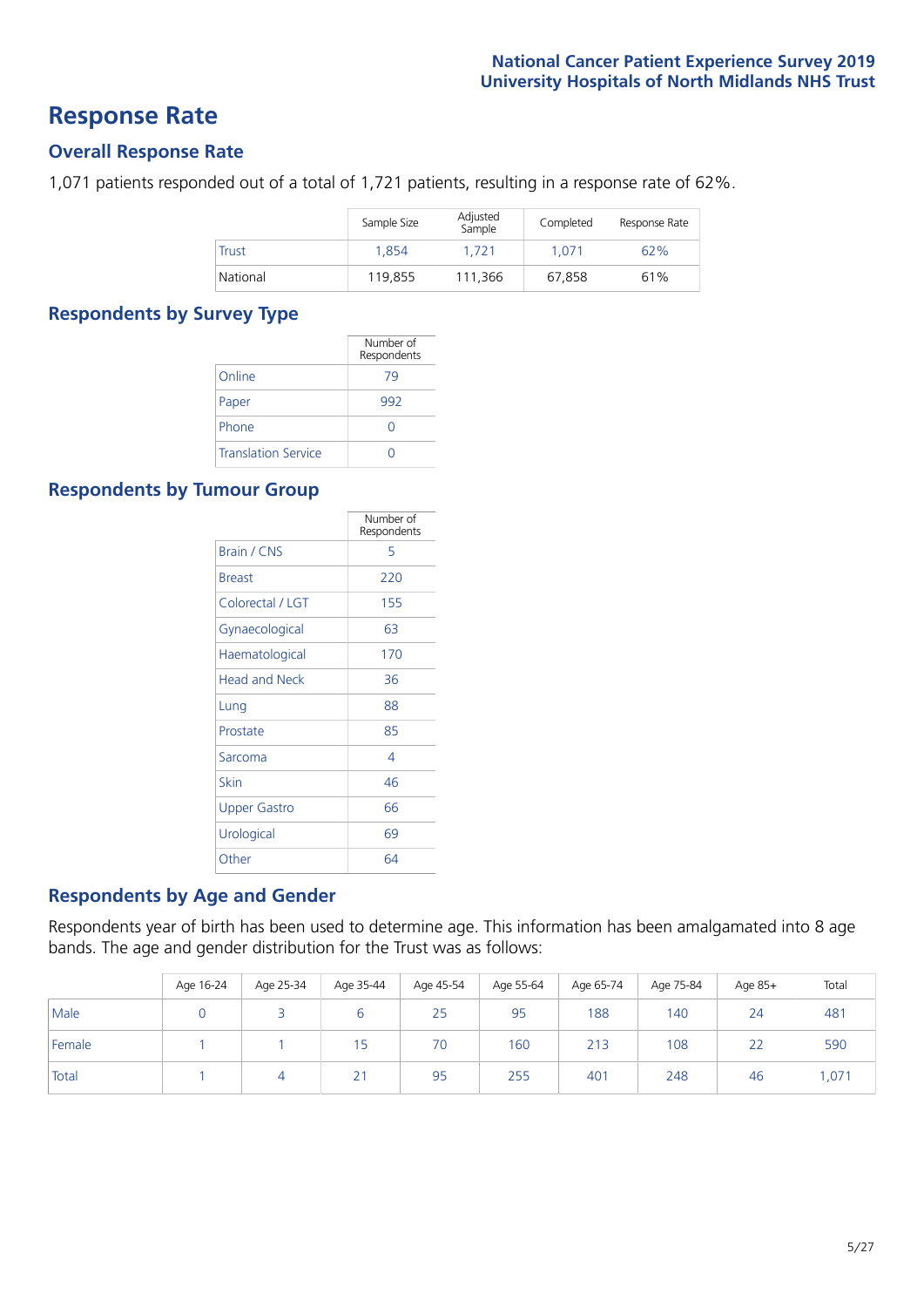# **Expected Range Charts**

| Lower Expected Range<br>Average                                                                                                                                                                                                                                                                                                                                                                                                                                                                                             |       |     | Upper Expected Range |     |     |            |            |                   | Case Mix Adjusted Score |            |                 |
|-----------------------------------------------------------------------------------------------------------------------------------------------------------------------------------------------------------------------------------------------------------------------------------------------------------------------------------------------------------------------------------------------------------------------------------------------------------------------------------------------------------------------------|-------|-----|----------------------|-----|-----|------------|------------|-------------------|-------------------------|------------|-----------------|
| <b>SEEING YOUR GP</b><br>Q1. Saw GP once or twice before being told they needed to go to<br>hospital<br>Q2. Patient thought they were seen as soon as necessary                                                                                                                                                                                                                                                                                                                                                             | $0\%$ | 10% | 20%                  | 30% | 40% | 50%        | 60%        | 70%               | 80%<br>81%              | 85%        | 90% 100%        |
| <b>DIAGNOSTIC TESTS</b><br>Q5. Received all the information needed about the test<br>Q6. The length of time waiting for the test to be done was about<br>right<br>Q7. Test results explained in completely understandable way                                                                                                                                                                                                                                                                                               | 0%    | 10% | 20%                  | 30% | 40% | 50%        | 60%        | 70%               | 80%<br>80%              | 88%        | 90% 100%<br>95% |
| <b>FINDING OUT WHAT WAS WRONG WITH YOU</b><br>Q10. Patient told they could bring a family member or friend when<br>first told they had cancer<br>Q11. Patient felt they were told sensitively that they had cancer<br>Q12. Patient completely understood the explanation of what was<br>wrong<br>Q13. Patient given easy to understand written information about<br>the type of cancer they had                                                                                                                             | 0%    | 10% | 20%                  | 30% | 40% | 50%        | 60%        | 70%<br>71%<br>72% | 80%<br>79%              | 86%        | 90% 100%        |
| <b>DECIDING THE BEST TREATMENT FOR YOU</b><br>Q14. Patient felt that treatment options were completely explained<br>Q15. Patient felt possible side effects were definitely explained in<br>an understandable way<br>Q16. Patient definitely given practical advice and support in dealing<br>with side effects of treatment<br>Q17. Patient definitely told about side effects that could affect<br>them in the future<br>Q18. Patient definitely involved as much as they wanted in<br>decisions about care and treatment | 0%    | 10% | 20%                  | 30% | 40% | 50%<br>54% | 60%<br>65% | 70%<br>70%        | 80%<br>84%<br>80%       |            | 90% 100%        |
| <b>CLINICAL NURSE SPECIALIST (CNS)</b><br>Q19. Patient given the name of a CNS who would support them<br>through their treatment<br>Q20. Patient found it very or quite easy to contact their CNS<br>Q21. Patient got understandable answers to important questions<br>all or most of the time                                                                                                                                                                                                                              | 0%    | 10% | 20%                  | 30% | 40% | 50%        | 60%        | 70%               | 80%<br>82%              | 92%<br>87% | 90% 100%        |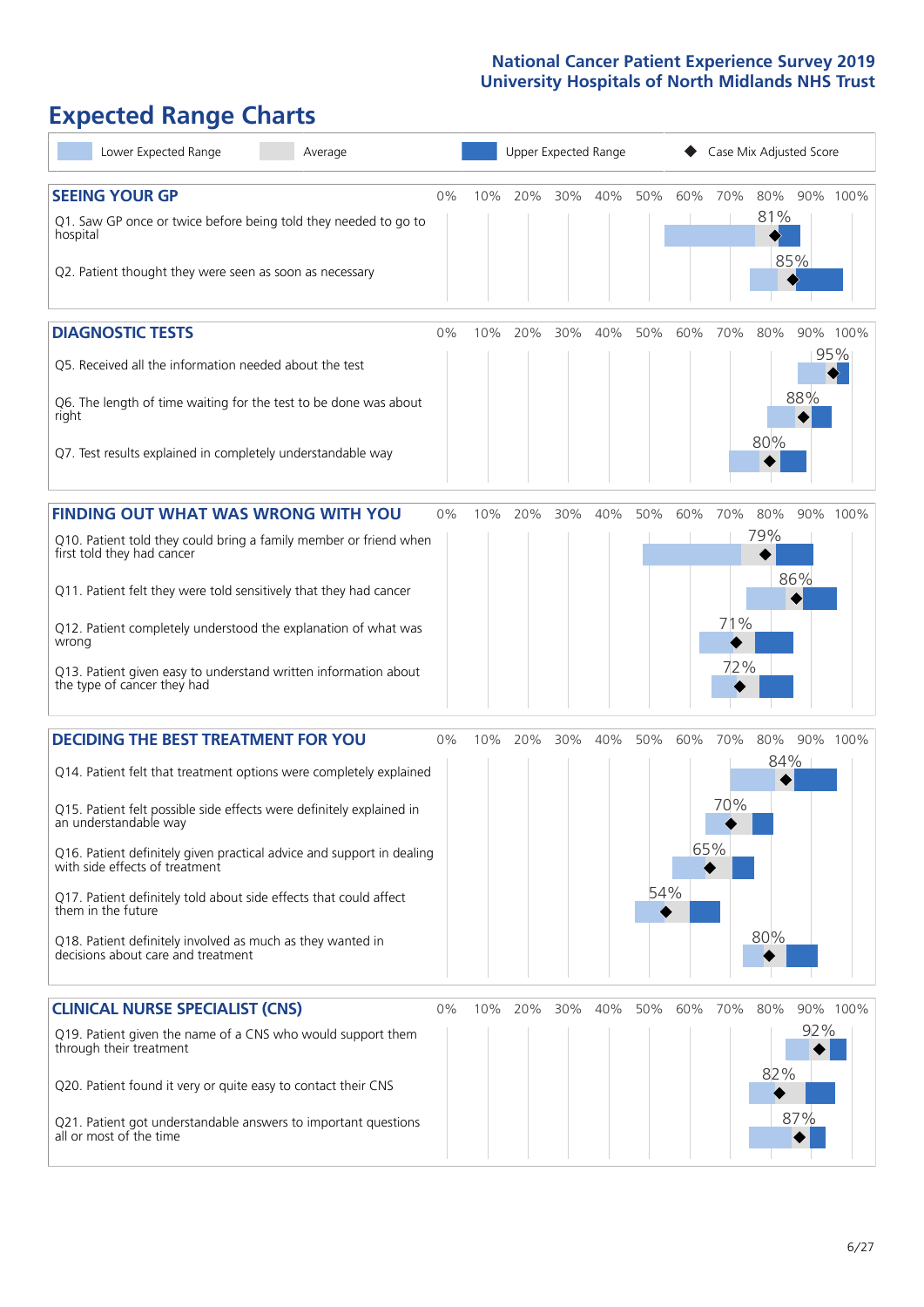# **Expected Range Charts**

| Lower Expected Range<br>Average                                                                                                                                                                                 |    |     |     |     | Upper Expected Range |     |     |     | Case Mix Adjusted Score    |          |
|-----------------------------------------------------------------------------------------------------------------------------------------------------------------------------------------------------------------|----|-----|-----|-----|----------------------|-----|-----|-----|----------------------------|----------|
| <b>SUPPORT FOR PEOPLE WITH CANCER</b><br>Q22. Hospital staff gave information about support or self-help<br>groups for people with cancer<br>Q23. Hospital staff discussed or gave information about the impact | 0% | 10% | 20% | 30% | 40%                  | 50% | 60% | 70% | 80% 90% 100%<br>86%<br>82% |          |
| cancer could have on day to day activities<br>Q24. Hospital staff gave information on getting financial help or<br>possible benefits                                                                            |    |     |     |     |                      |     | 61% |     | 84%                        |          |
| Q25. Hospital staff told patient they could get free prescriptions                                                                                                                                              |    |     |     |     |                      |     |     |     |                            |          |
| <b>OPERATIONS</b>                                                                                                                                                                                               | 0% | 10% | 20% | 30% | 40%                  | 50% | 60% | 70% | 80%                        | 90% 100% |
| Q27. Beforehand, patient had all the information needed about the<br>operation                                                                                                                                  |    |     |     |     |                      |     |     |     |                            | 97%      |
| Q28. Afterwards, staff completely explained how operation had<br>gone in understandable way                                                                                                                     |    |     |     |     |                      |     |     |     | 78%                        |          |
| <b>HOSPITAL CARE AS AN INPATIENT</b>                                                                                                                                                                            | 0% | 10% | 20% | 30% | 40%                  | 50% | 60% | 70% | 80%                        | 90% 100% |
| Q30. Hospital staff didn't talk in front of patient as if patient wasn't<br>there                                                                                                                               |    |     |     |     |                      |     |     |     | 84%<br>82%                 |          |
| Q31. Patient had confidence and trust in all doctors treating them                                                                                                                                              |    |     |     |     |                      |     |     |     |                            |          |
| Q32. Patient's family or someone close definitely felt able to talk to<br>a doctor                                                                                                                              |    |     |     |     |                      |     |     | 72% |                            |          |
| Q33. Patient had confidence and trust in all the ward nurses<br>treating them                                                                                                                                   |    |     |     |     |                      |     |     | 72% |                            |          |
| Q34. Patient thought there were always or nearly always enough<br>nurses on duty to care for them                                                                                                               |    |     |     |     |                      |     | 59% |     |                            |          |
| Q35. All hospital staff asked patient what name they prefer to be<br>called by                                                                                                                                  |    |     |     |     |                      |     |     | 70% |                            |          |
| Q36. Patient always given enough privacy when discussing<br>condition or treatment                                                                                                                              |    |     |     |     |                      |     |     |     | 85%                        |          |
| Q37. Patient definitely found hospital staff to discuss worries or<br>fears during their inpatient visit                                                                                                        |    |     |     |     |                      | 53% |     |     |                            |          |
| Q38. Hospital staff definitely did everything they could to help<br>control pain                                                                                                                                |    |     |     |     |                      |     |     |     | 79%                        |          |
| Q39. Patient always felt they were treated with respect and dignity<br>while in hospital                                                                                                                        |    |     |     |     |                      |     |     |     | 85%                        |          |
| Q40. Patient given clear written information about what should or<br>should not do after leaving hospital                                                                                                       |    |     |     |     |                      |     |     |     | 83%                        |          |
| Q41. Hospital staff told patient who to contact if worried about<br>condition or treatment after leaving hospital                                                                                               |    |     |     |     |                      |     |     |     |                            | 94%      |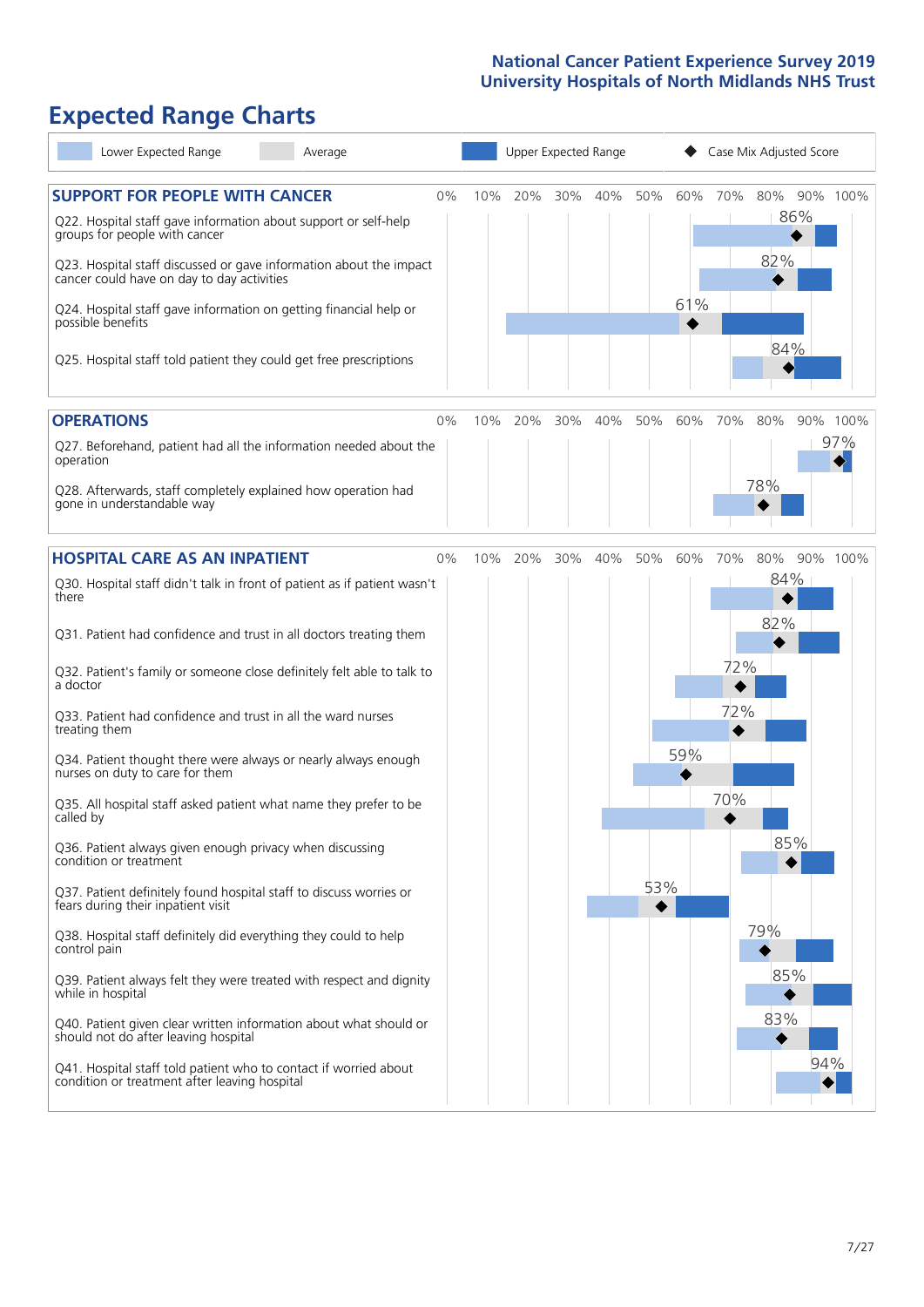# **Expected Range Charts**

| Lower Expected Range<br>Average                                                                                                                                                                                                                |                |     |     |     | Upper Expected Range |     | Case Mix Adjusted Score |            |            |     |                 |  |
|------------------------------------------------------------------------------------------------------------------------------------------------------------------------------------------------------------------------------------------------|----------------|-----|-----|-----|----------------------|-----|-------------------------|------------|------------|-----|-----------------|--|
| <b>HOSPITAL CARE AS A DAY PATIENT / OUTPATIENT 0%</b><br>Q43. Patient definitely found hospital staff to discuss worries or<br>fears during their outpatient or day case visit<br>Q44. Cancer doctor had the right documents at patient's last |                | 10% | 20% | 30% | 40%                  | 50% | 60%                     | 70%<br>70% | 80%        |     | 90% 100%<br>97% |  |
| outpatient appointment<br>Q46. Beforehand patient completely had all information needed<br>about radiotherapy treatment<br>Q47. Patient completely given understandable information about<br>whether radiotherapy was working                  |                |     |     |     |                      |     | 55%                     |            | 85%<br>83% |     |                 |  |
| Q49. Beforehand patient completely had all information needed<br>about chemotherapy treatment<br>Q50. Patient given enough information about whether<br>chemotherapy was working in a completely understandable way                            |                |     |     |     |                      |     |                         | 67%        |            |     |                 |  |
| <b>HOME CARE AND SUPPORT</b>                                                                                                                                                                                                                   | 0%             | 10% | 20% | 30% | 40%                  | 50% | 60%<br>60%              | 70%        | 80%        |     | 90% 100%        |  |
| Q51. Hospital staff definitely gave family or someone close all the<br>information needed to help care at home                                                                                                                                 |                |     |     |     |                      |     |                         |            |            |     |                 |  |
| Q52. Patient definitely given enough support from health or social<br>services during treatment                                                                                                                                                |                |     |     |     |                      |     | 55%                     |            |            |     |                 |  |
| Q53. Patient definitely given enough support from health or social<br>services after treatment                                                                                                                                                 |                |     |     |     |                      | 47% |                         |            |            |     |                 |  |
| <b>CARE FROM YOUR GENERAL PRACTICE</b>                                                                                                                                                                                                         | 0%             | 10% | 20% | 30% | 40%                  | 50% | 60%                     | 70%        | 80%        |     | 90% 100%        |  |
| Q54. GP given enough information about patient's condition and<br>treatment                                                                                                                                                                    |                |     |     |     |                      |     |                         |            |            |     | 95%             |  |
| Q55. General practice staff definitely did everything they could to<br>support patient during treatment                                                                                                                                        |                |     |     |     |                      |     | 61%                     |            |            |     |                 |  |
| <b>YOUR OVERALL NHS CARE</b>                                                                                                                                                                                                                   | $0\%$          | 10% | 20% | 30% | 40%                  | 50% | 60%                     | 70%        | 80%        |     | 90% 100%        |  |
| Q56. Different people treating and caring for patient always work<br>well together to give best possible care<br>Q57. Patient given a care plan                                                                                                |                |     |     |     | 42%                  |     |                         | 71%        |            |     |                 |  |
| Q58. Overall the administration of care was good or very good                                                                                                                                                                                  |                |     |     |     |                      |     |                         |            |            | 88% |                 |  |
| Q59. Patient felt length of time for attending clinics and<br>appointments for cancer was about right                                                                                                                                          |                |     |     |     |                      |     |                         | 67%        |            |     |                 |  |
| Q60. Someone discussed with patient whether they would like to<br>take part in cancer research                                                                                                                                                 |                |     | 25% |     |                      |     |                         |            |            |     |                 |  |
|                                                                                                                                                                                                                                                | $\overline{0}$ | -1  | 2   | 3   | 4                    | 5   | 6                       | 7          | 8          | 9   | 10              |  |
| Q61. Patient's average rating of care scored from very poor to very<br>good                                                                                                                                                                    |                |     |     |     |                      |     |                         |            |            | 8.8 |                 |  |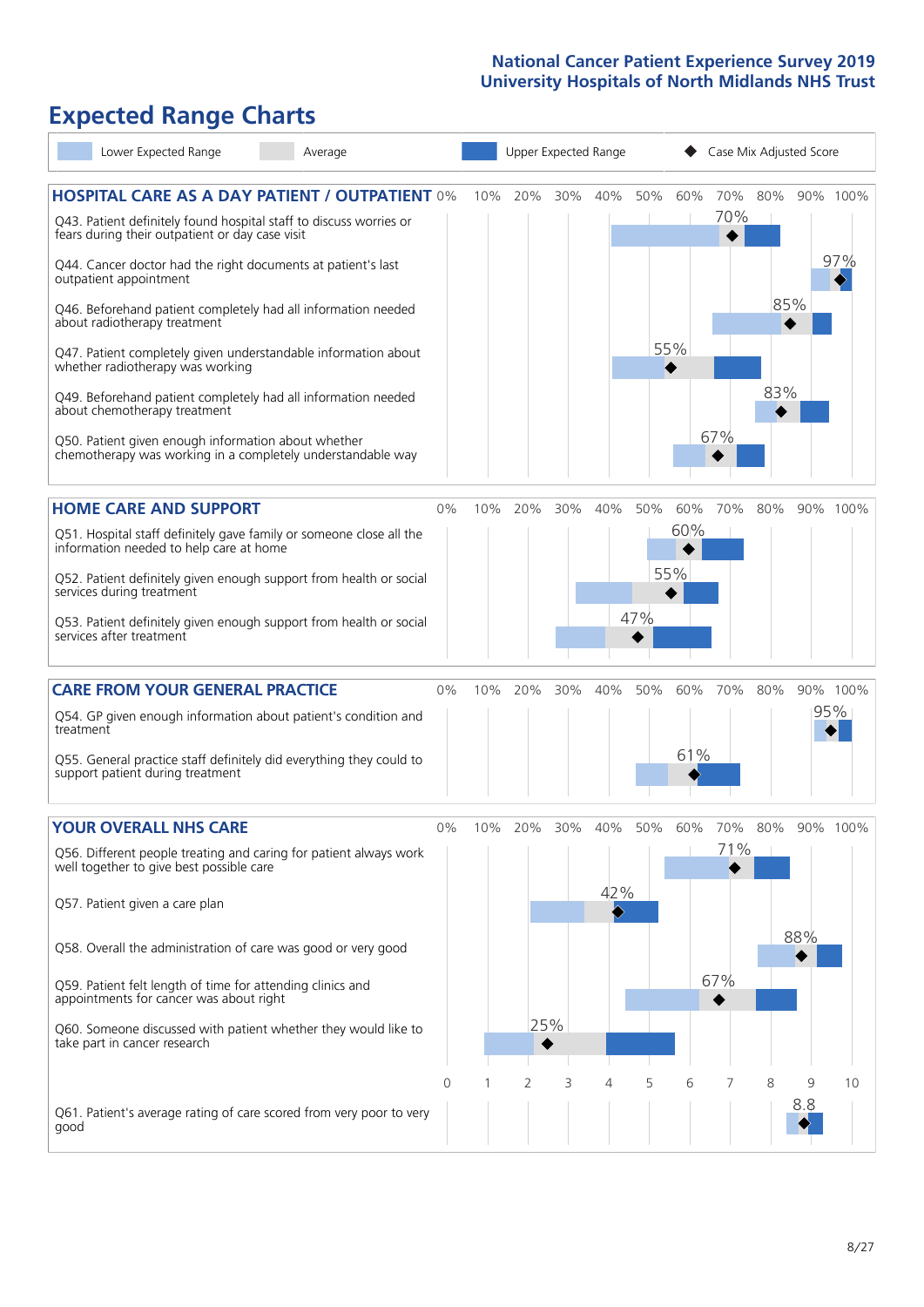# **Comparability Tables**

\* Indicates where a score has been suppressed because there are less than 21 responses.

\*\* No score available for 2018.

 $\triangle$  or  $\nabla$ 

Change 2018-2019: Indicates where 2019 score is significantly higher or lower than 2018 score Change Overall: Indicates significant change overall (2015, 2016, 2017, 2018 and 2019).

Adjusted Score below Lower Expected Range Adjusted Score between Upper and Lower Expected Ranges Adjusted Score above Upper Expected Range

|                                                                             | Case Mix Adjusted Scores<br>Unadjusted Scores |               |      |               |                                                         |  |               |                                            |                |                   |
|-----------------------------------------------------------------------------|-----------------------------------------------|---------------|------|---------------|---------------------------------------------------------|--|---------------|--------------------------------------------|----------------|-------------------|
|                                                                             | 2018<br>n                                     | 2018<br>Score | 2019 | 2019<br>Score | Change<br>2018- Change<br>2010 Overall<br>2018-<br>2019 |  | 2019<br>Score | Lower<br><b>Expected Expected</b><br>Range | Upper<br>Range | National<br>Score |
| <b>SEEING YOUR GP</b>                                                       |                                               |               |      |               |                                                         |  |               |                                            |                |                   |
| Q1. Saw GP once or twice before being told they needed to go<br>to hospital | 833                                           | 77%           | 758  | 81%           |                                                         |  | 81%           | 76%                                        | 82%            | 79%               |
| Q2. Patient thought they were seen as soon as necessary                     | 1069                                          | 85%           | 1038 | 86%           |                                                         |  | 85%           | 82%                                        | 86%            | 84%               |

| <b>DIAGNOSTIC TESTS</b>                                                   |       |     |     |     |  |     |     |     |     |
|---------------------------------------------------------------------------|-------|-----|-----|-----|--|-----|-----|-----|-----|
| Q5. Received all the information needed about the test                    | $* *$ | **  | 909 | 96% |  | 95% | 94% | 96% | 95% |
| Q6. The length of time waiting for the test to be done was<br>about right | 960   | 89% | 934 | 88% |  | 88% | 86% | 90% | 88% |
| Q7. Test results explained in completely understandable way               | 967   | 77% | 932 | 80% |  | 80% | 77% | 82% | 80% |

| <b>FINDING OUT WHAT WAS WRONG WITH YOU</b>                                                      |      |     |      |     |     |     |     |     |
|-------------------------------------------------------------------------------------------------|------|-----|------|-----|-----|-----|-----|-----|
| Q10. Patient told they could bring a family member or friend<br>when first told they had cancer | 1011 | 78% | 985  | 78% | 79% | 73% | 81% | 77% |
| Q11. Patient felt they were told sensitively that they had cancer                               | 1080 | 84% | 1051 | 86% | 86% | 84% | 88% | 86% |
| Q12. Patient completely understood the explanation of what<br>was wrong                         | 1095 | 72% | 1052 | 72% | 71% | 71% | 76% | 73% |
| Q13. Patient given easy to understand written information<br>about the type of cancer they had  | 948  | 71% | 919  | 73% | 72% | 72% | 77% | 74% |

| <b>DECIDING THE BEST TREATMENT FOR YOU</b>                                                              |      |     |      |     |  |     |     |     |     |
|---------------------------------------------------------------------------------------------------------|------|-----|------|-----|--|-----|-----|-----|-----|
| Q14. Patient felt that treatment options were completely<br>explained                                   | 973  | 83% | 929  | 84% |  | 84% | 81% | 86% | 83% |
| Q15. Patient felt possible side effects were definitely explained<br>in an understandable way           | 1047 | 74% | 1003 | 71% |  | 70% | 70% | 76% | 73% |
| Q16. Patient definitely given practical advice and support in<br>dealing with side effects of treatment | 1046 | 66% | 990  | 66% |  | 65% | 64% | 71% | 67% |
| Q17. Patient definitely told about side effects that could affect<br>them in the future                 | 972  | 56% | 955  | 54% |  | 54% | 54% | 60% | 57% |
| Q18. Patient definitely involved as much as they wanted in<br>decisions about care and treatment        | $**$ | **  | 1036 | 80% |  | 80% | 78% | 84% | 81% |

| <b>CLINICAL NURSE SPECIALIST (CNS)</b>                                                    |      |     |      |     |     |     |     |     |
|-------------------------------------------------------------------------------------------|------|-----|------|-----|-----|-----|-----|-----|
| Q19. Patient given the name of a CNS who would support them<br>through their treatment    | 1051 | 93% | 1013 | 92% | 92% | 89% | 95% | 92% |
| Q20. Patient found it very or quite easy to contact their CNS                             | 860  | 85% | 839  | 83% | 82% | 81% | 89% | 85% |
| Q21. Patient got understandable answers to important<br>questions all or most of the time | 828  | 87% | 821  | 87% | 87% | 85% | 90% | 87% |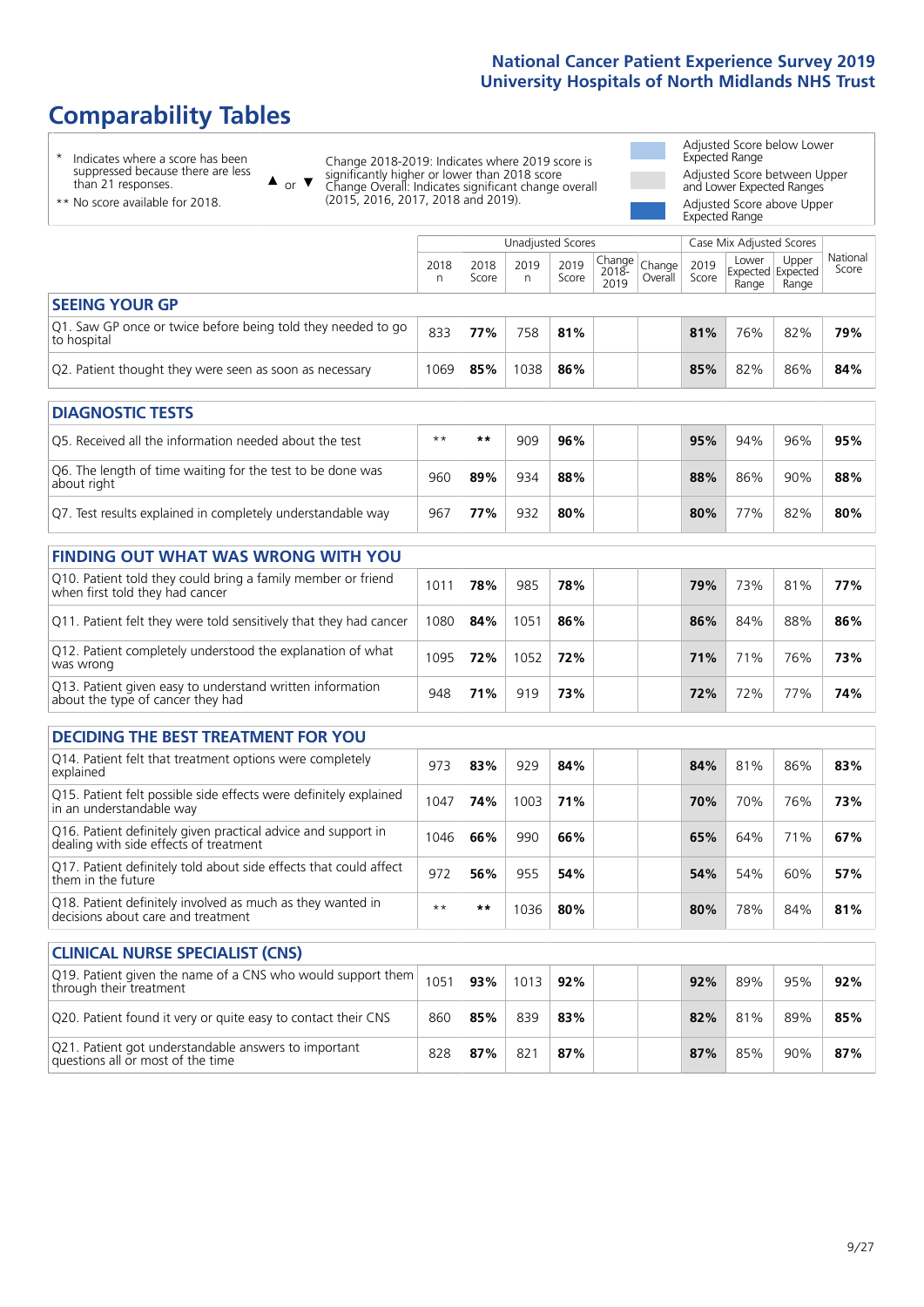# **Comparability Tables**

\* Indicates where a score has been suppressed because there are less than 21 responses.

\*\* No score available for 2018.

 $\triangle$  or  $\nabla$ 

Change 2018-2019: Indicates where 2019 score is significantly higher or lower than 2018 score Change Overall: Indicates significant change overall (2015, 2016, 2017, 2018 and 2019).

Adjusted Score below Lower Expected Range Adjusted Score between Upper and Lower Expected Ranges Adjusted Score above Upper Expected Range

|                                                                                                                   |           |               |           | <b>Unadjusted Scores</b> |                         |                   |               | Case Mix Adjusted Scores            |                |                   |
|-------------------------------------------------------------------------------------------------------------------|-----------|---------------|-----------|--------------------------|-------------------------|-------------------|---------------|-------------------------------------|----------------|-------------------|
|                                                                                                                   | 2018<br>n | 2018<br>Score | 2019<br>n | 2019<br>Score            | Change<br>2018-<br>2019 | Change<br>Overall | 2019<br>Score | Lower<br>Expected Expected<br>Range | Upper<br>Range | National<br>Score |
| <b>SUPPORT FOR PEOPLE WITH CANCER</b>                                                                             |           |               |           |                          |                         |                   |               |                                     |                |                   |
| Q22. Hospital staff gave information about support or self-help<br>groups for people with cancer                  | 821       | 84%           | 827       | 87%                      |                         | ▲                 | 86%           | 85%                                 | 91%            | 88%               |
| Q23. Hospital staff discussed or gave information about the<br>impact cancer could have on day to day activities  | 732       | 81%           | 725       | 82%                      |                         |                   | 82%           | 81%                                 | 87%            | 84%               |
| Q24. Hospital staff gave information on getting financial help or<br>possible benefits                            | 604       | 60%           | 584       | 61%                      |                         |                   | 61%           | 57%                                 | 68%            | 63%               |
| Q25. Hospital staff told patient they could get free prescriptions                                                | 450       | 83%           | 465       | 85%                      |                         |                   | 84%           | 78%                                 | 86%            | 82%               |
| <b>OPERATIONS</b>                                                                                                 |           |               |           |                          |                         |                   |               |                                     |                |                   |
| Q27. Beforehand, patient had all the information needed about<br>the operation                                    | 583       | 96%           | 548       | 97%                      |                         |                   | 97%           | 95%                                 | 98%            | 96%               |
| Q28. Afterwards, staff completely explained how operation had<br>gone in understandable way                       | 581       | 77%           | 545       | 79%                      |                         |                   | 78%           | 76%                                 | 83%            | 79%               |
| <b>HOSPITAL CARE AS AN INPATIENT</b>                                                                              |           |               |           |                          |                         |                   |               |                                     |                |                   |
| Q30. Hospital staff didn't talk in front of patient as if patient<br>wasn't there                                 | $* *$     | $***$         | 558       | 84%                      |                         |                   | 84%           | 81%                                 | 87%            | 84%               |
| Q31. Patient had confidence and trust in all doctors treating<br>them                                             | $* *$     | $***$         | 561       | 82%                      |                         |                   | 82%           | 81%                                 | 87%            | 84%               |
| Q32. Patient's family or someone close definitely felt able to talk<br>to a doctor                                | $* *$     | $***$         | 489       | 72%                      |                         |                   | 72%           | 68%                                 | 76%            | 72%               |
| Q33. Patient had confidence and trust in all the ward nurses<br>treating them                                     | $* *$     | $***$         | 566       | 72%                      |                         |                   | 72%           | 70%                                 | 79%            | 74%               |
| Q34. Patient thought there were always or nearly always<br>enough nurses on duty to care for them                 | $* *$     | $***$         | 565       | 59%                      |                         |                   | 59%           | 58%                                 | 71%            | 64%               |
| Q35. All hospital staff asked patient what name they prefer to<br>be called by                                    | $**$      | $***$         | 561       | 70%                      |                         |                   | 70%           | 64%                                 | 78%            | 71%               |
| Q36. Patient always given enough privacy when discussing<br>condition or treatment                                | $* *$     | $**$          | 566       | 85%                      |                         |                   | 85%           | 82%                                 | 88%            | 85%               |
| Q37. Patient definitely found hospital staff to discuss worries or<br>fears during their inpatient visit          | $* *$     | $***$         | 437       | 53%                      |                         |                   | 53%           | 47%                                 | 57%            | 52%               |
| Q38. Hospital staff definitely did everything they could to help<br>control pain                                  | $* *$     | $***$         | 500       | 79%                      |                         |                   | 79%           | 79%                                 | 86%            | 83%               |
| Q39. Patient always felt they were treated with respect and<br>dignity while in hospital                          | $* *$     | $***$         | 564       | 84%                      |                         |                   | 85%           | 85%                                 | 90%            | 88%               |
| Q40. Patient given clear written information about what should<br>or should not do after leaving hospital         | $* *$     | $***$         | 529       | 83%                      |                         |                   | 83%           | 83%                                 | 89%            | 86%               |
| Q41. Hospital staff told patient who to contact if worried about<br>condition or treatment after leaving hospital | $**$      | $***$         | 548       | 94%                      |                         |                   | 94%           | 92%                                 | 96%            | 94%               |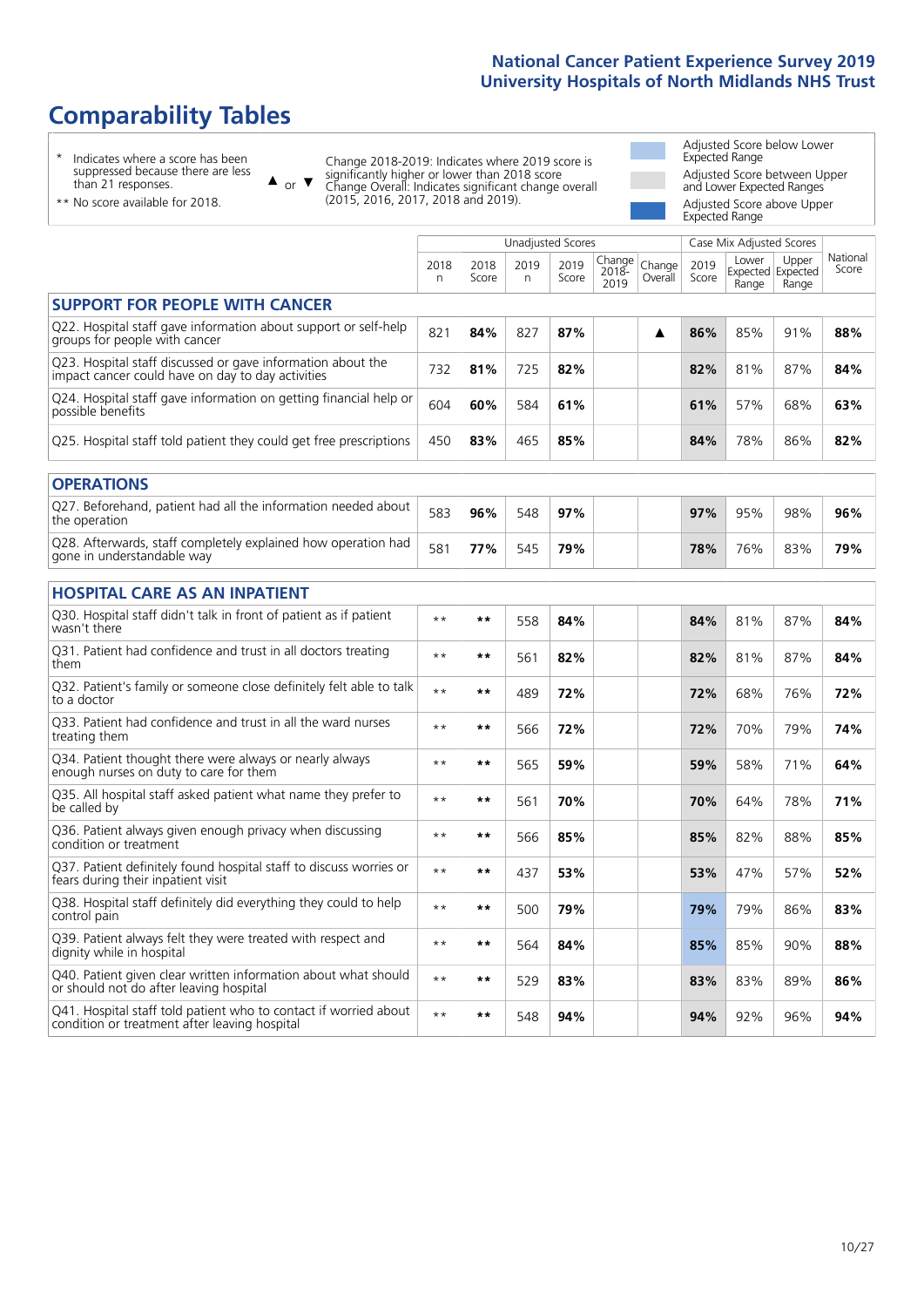# **Comparability Tables**

\* Indicates where a score has been suppressed because there are less than 21 responses.

\*\* No score available for 2018.

to take part in cancer research

or  $\blacktriangledown$  $\blacktriangle$ 

Change 2018-2019: Indicates where 2019 score is significantly higher or lower than 2018 score Change Overall: Indicates significant change overall (2015, 2016, 2017, 2018 and 2019).

Adjusted Score below Lower Expected Range Adjusted Score between Upper and Lower Expected Ranges Adjusted Score above Upper Expected Range

|                                                                                                                       |              |               |            | <b>Unadjusted Scores</b> |                         |                   |               | Case Mix Adjusted Scores |                                     |                   |
|-----------------------------------------------------------------------------------------------------------------------|--------------|---------------|------------|--------------------------|-------------------------|-------------------|---------------|--------------------------|-------------------------------------|-------------------|
|                                                                                                                       | 2018<br>n    | 2018<br>Score | 2019<br>n. | 2019<br>Score            | Change<br>2018-<br>2019 | Change<br>Overall | 2019<br>Score | Lower<br>Range           | Upper<br>Expected Expected<br>Range | National<br>Score |
| <b>HOSPITAL CARE AS A DAY PATIENT / OUTPATIENT</b>                                                                    |              |               |            |                          |                         |                   |               |                          |                                     |                   |
| Q43. Patient definitely found hospital staff to discuss worries or<br>fears during their outpatient or day case visit | 819          | 68%           | 813        | 71%                      |                         |                   | 70%           | 67%                      | 74%                                 | 71%               |
| Q44. Cancer doctor had the right documents at patient's last<br>outpatient appointment                                | 957          | 95%           | 940        | 97%                      | ▲                       | ▲                 | 97%           | 95%                      | 97%                                 | 96%               |
| Q46. Beforehand patient completely had all information needed<br>about radiotherapy treatment                         | 273          | 88%           | 301        | 85%                      |                         |                   | 85%           | 83%                      | 90%                                 | 86%               |
| Q47. Patient completely given understandable information<br>about whether radiotherapy was working                    | 236          | 57%           | 252        | 56%                      |                         |                   | 55%           | 54%                      | 66%                                 | 60%               |
| Q49. Beforehand patient completely had all information needed<br>about chemotherapy treatment                         | 624          | 84%           | 615        | 83%                      |                         |                   | 83%           | 81%                      | 87%                                 | 84%               |
| Q50. Patient given enough information about whether<br>chemotherapy was working in a completely understandable way    | 578          | 63%           | 560        | 66%                      |                         |                   | 67%           | 64%                      | 71%                                 | 68%               |
| <b>HOME CARE AND SUPPORT</b>                                                                                          |              |               |            |                          |                         |                   |               |                          |                                     |                   |
| Q51. Hospital staff definitely gave family or someone close all<br>the information needed to help care at home        | 922          | 58%           | 874        | 60%                      |                         |                   | 60%           | 57%                      | 63%                                 | 60%               |
| Q52. Patient definitely given enough support from health or<br>social services during treatment                       | 639          | 53%           | 602        | 56%                      |                         |                   | 55%           | 46%                      | 59%                                 | 52%               |
| Q53. Patient definitely given enough support from health or<br>social services after treatment                        | 325          | 42%           | 336        | 47%                      |                         |                   | 47%           | 39%                      | 51%                                 | 45%               |
| <b>CARE FROM YOUR GENERAL PRACTICE</b>                                                                                |              |               |            |                          |                         |                   |               |                          |                                     |                   |
| Q54. GP given enough information about patient's condition<br>and treatment                                           | 835          | 93%           | 816        | 95%                      |                         |                   | 95%           | 94%                      | 97%                                 | 95%               |
| Q55. General practice staff definitely did everything they could<br>to support patient during treatment               | 726          | 59%           | 710        | 61%                      |                         |                   | 61%           | 55%                      | 62%                                 | 58%               |
| <b>YOUR OVERALL NHS CARE</b>                                                                                          |              |               |            |                          |                         |                   |               |                          |                                     |                   |
| Q56. Different people treating and caring for patient always<br>work well together to give best possible care         | $\star\star$ | **            | 1012       | 71%                      |                         |                   | 71%           | 70%                      | 76%                                 | 73%               |
| Q57. Patient given a care plan                                                                                        | 835          | 41%           | 806        | 42%                      |                         |                   | 42%           | 34%                      | 41%                                 | 38%               |
| Q58. Overall the administration of care was good or very good                                                         | 1091         | 86%           | 1048       | 88%                      |                         |                   | 88%           | 86%                      | 91%                                 | 89%               |
| Q59. Patient felt length of time for attending clinics and<br>appointments for cancer was about right                 | 1087         | 68%           | 1034       | 68%                      |                         |                   | 67%           | 62%                      | 76%                                 | 69%               |
| Q60. Someone discussed with patient whether they would like<br>to take part in cancer recearch                        | 1041         | 26%           | 992        | 24%                      |                         |                   | 25%           | 21%                      | 39%                                 | 30%               |

Q61. Patient's average rating of care scored from very poor to very good <sup>1077</sup> **8.7** <sup>1030</sup> **8.8 8.8** 8.7 8.9 **8.8**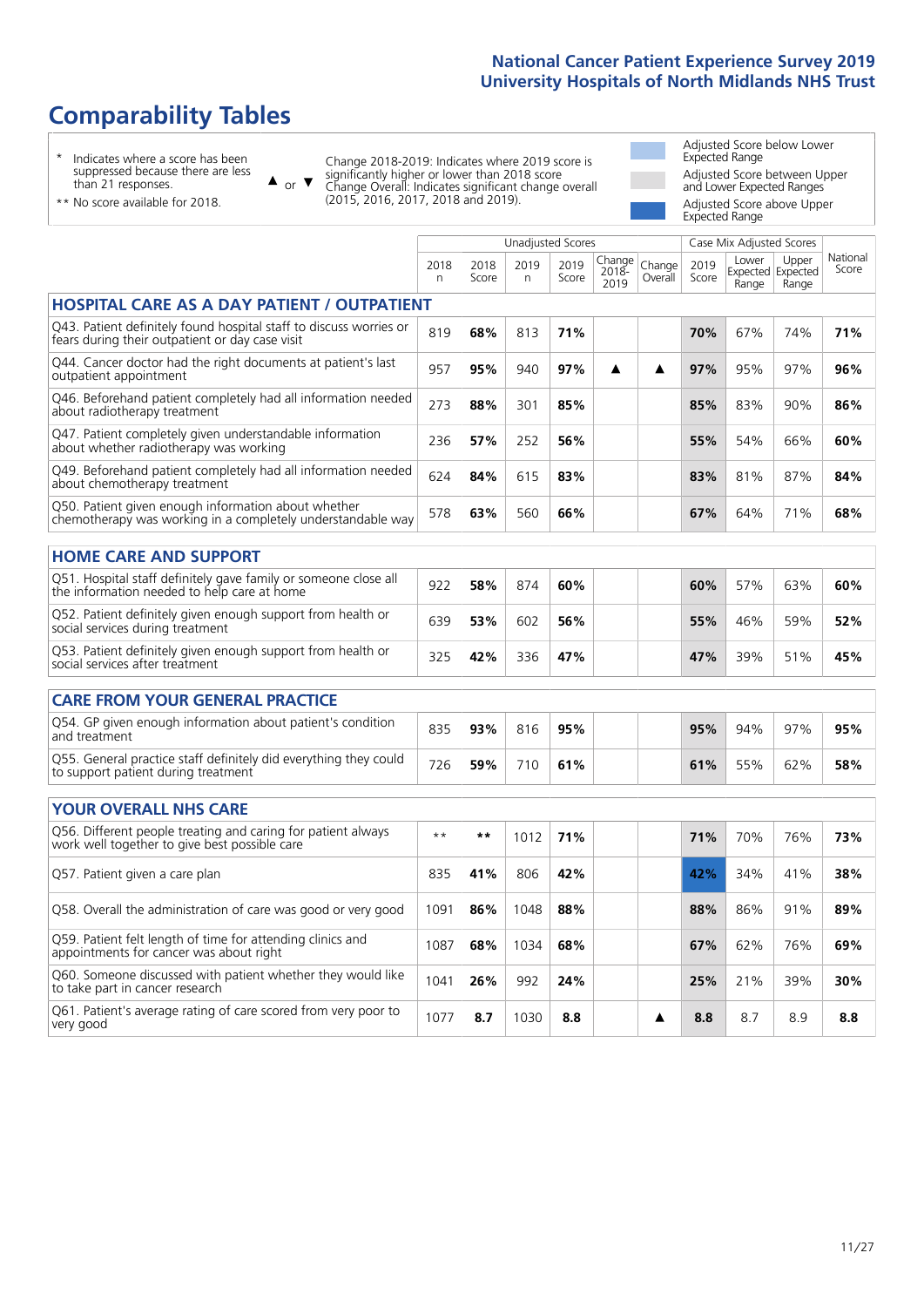# **Tumour Type Tables**

- \* Indicates where a score has been suppressed because there are less than 21 responses.
- n.a. Indicates that there were no respondents for that tumour group.

| <b>SEEING YOUR GP</b>                           |              |               |               |                             |                   |                |                  |      | Tumour Group |         |      |                 |                                                                             |       |                |
|-------------------------------------------------|--------------|---------------|---------------|-----------------------------|-------------------|----------------|------------------|------|--------------|---------|------|-----------------|-----------------------------------------------------------------------------|-------|----------------|
|                                                 |              | Brain.<br>CNS | <b>Breast</b> | Colorectal<br>LGT           | ত<br>Gynaecologic | Haematological | Head and<br>Neck | Lung | Prostate     | Sarcoma | Skin | Upper<br>Gastro | $\sigma$<br>Jrologica                                                       | Other | All<br>Cancers |
| Q1. Saw GP once or twice before being told they | Trust        | $^\star$      |               | 94% 70% 85% 68% 80% 70% 87% |                   |                |                  |      |              |         |      |                 | 93% 88% 88% 76% 81%                                                         |       |                |
| needed to go to hospital                        | National 59% |               |               |                             |                   |                |                  |      |              |         |      |                 | 94% 75% 77% 67% 79% 71% 82% 71% 90% 74% 83% 74% 79%                         |       |                |
| Q2. Patient thought they were seen as soon as   | <b>Trust</b> | $\star$       |               | 88% 82% 90% 88% 81% 79% 85% |                   |                |                  |      |              | $\star$ |      |                 | 80% 88% 88% 87% 86%                                                         |       |                |
| necessary                                       | National I   | 79%           |               |                             |                   |                |                  |      |              |         |      |                 | 89%   83%   81%   82%   81%   84%   86%   69%   85%   79%   85%   79%   84% |       |                |

#### **DIAGNOSTIC TESTS** Tumour Group

|                                                   |                                                                  | Brain<br>CNS | <b>Breast</b> | Colorectal<br>LGT | Gynaecological | Haematological      | Head and<br>Neck | Lung | Prostate | Sarcoma             | Skin | Upper<br>Gastro | rological | Other | All<br>Cancers      |
|---------------------------------------------------|------------------------------------------------------------------|--------------|---------------|-------------------|----------------|---------------------|------------------|------|----------|---------------------|------|-----------------|-----------|-------|---------------------|
| Q5. Received all the information needed about     | Trust                                                            | $\star$      |               | $97\%$ 97%        | 94%            | 97% 94% 91% 90%     |                  |      |          |                     |      | 95% 97%         |           |       | 97% 98% 96%         |
| the test                                          | National                                                         | 93%          |               | 95% 95%           | 93%            |                     |                  |      |          | 95% 93% 95% 95% 93% | 96%  | 95%             |           |       | 95% 95% 95%         |
| Q6. The length of time waiting for the test to be | Trust                                                            | $\star$      |               | 88% 91%           |                | 89% 92% 88% 80% 83% |                  |      |          |                     |      |                 |           |       | 81% 89% 92% 92% 88% |
| done was about right                              | National 84% 91% 88% 86% 89% 88% 87% 87% 81% 87% 84% 87% 86% 88% |              |               |                   |                |                     |                  |      |          |                     |      |                 |           |       |                     |
| Q7. Test results explained in completely          | Trust                                                            | $\star$      |               | 83% 83%           |                | 72% 84% 73% 74% 75% |                  |      |          | $\star$             |      |                 |           |       | 86% 74% 80% 80% 80% |
| understandable way                                | National 71% 83% 82% 77% 77% 79% 80% 80% 78% 84% 75% 80% 76% 80% |              |               |                   |                |                     |                  |      |          |                     |      |                 |           |       |                     |

| <b>FINDING OUT WHAT WAS WRONG WITH YOU</b>        |              |         |               |                       |                                               |                   |                  |                 | <b>Tumour Group</b> |         |      |                 |            |                     |                |
|---------------------------------------------------|--------------|---------|---------------|-----------------------|-----------------------------------------------|-------------------|------------------|-----------------|---------------------|---------|------|-----------------|------------|---------------------|----------------|
|                                                   |              | Brain   | <b>Breast</b> | olorectal<br>LGT<br>Ō | Gynaecological                                | aematologica<br>ェ | Head and<br>Neck | Lung            | Prostate            | Sarcoma | Skin | Upper<br>Gastro | Urological | Other               | All<br>Cancers |
| Q10. Patient told they could bring a family       | <b>Trust</b> | $\star$ | 83%           | 83%                   | 79%                                           | 71%               |                  | 88% 70% 81%     |                     | $\star$ | 68%  | 89%             | 74%        | 75%                 | 78%            |
| member or friend when first told they had cancer  | National     | 85%     | 82%           | 82%                   | 71%                                           | 71%               | 71%              | 77%             | 79%                 | 73%     | 69%  | 76%             | 73%        | 75%                 | 77%            |
| Q11. Patient felt they were told sensitively that | Trust        | $\star$ |               |                       | 88% 89% 87%                                   |                   |                  | 86% 92% 77% 80% |                     | $\ast$  |      | 93% 91%         |            | 88% 81% 86%         |                |
| they had cancer                                   | National     | 79%     |               |                       | 89%   87%   82%   84%   87%   83%   86%   84% |                   |                  |                 |                     |         |      |                 |            | 89% 81% 84% 83% 86% |                |
| Q12. Patient completely understood the            | Trust        | $\star$ | 73%           | 75%                   | 77%                                           |                   |                  | 62% 75% 74% 77% |                     |         | 72%  | 77%             | 78%        | 59%                 | 72%            |
| explanation of what was wrong                     | National     |         | 66% 77%       | 79%                   | 73%                                           |                   |                  | 60% 78% 76% 79% |                     | 67%     | 80%  | 70%             | 77%        |                     | 70% 73%        |
| Q13. Patient given easy to understand written     | Trust        | $\ast$  | 77%           | 72%                   | 76%                                           |                   |                  | 84% 85% 45% 69% |                     | $\star$ |      | 79% 66%         | 78%        | 54%                 | 73%            |
| information about the type of cancer they had     | National     | $66\%$  | 78%           | 73%                   | 71%                                           |                   |                  | 76% 69% 67% 83% |                     |         |      | 67%   84%   67% | 74%        | 65%                 | 74%            |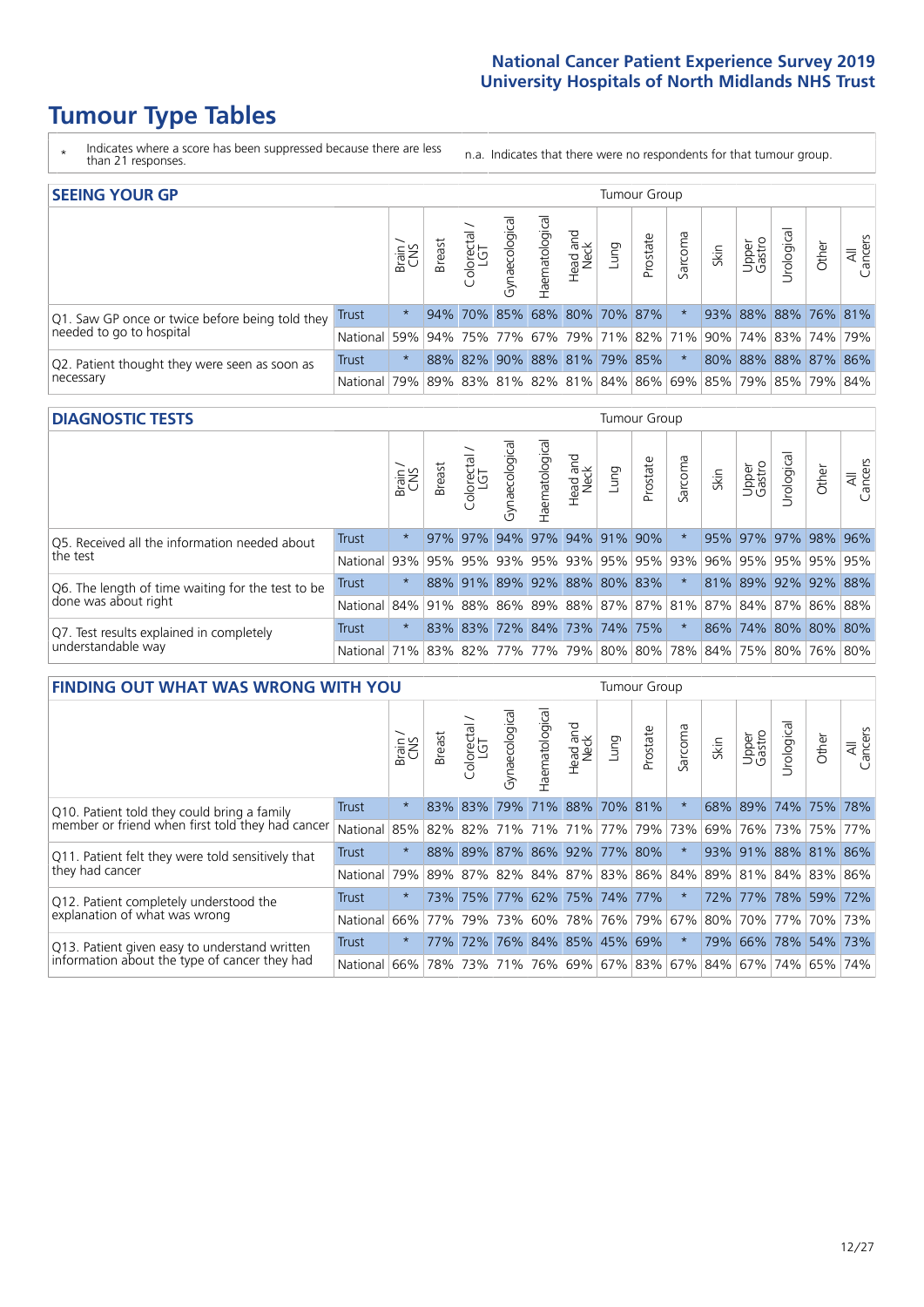# **Tumour Type Tables**

\* Indicates where a score has been suppressed because there are less than 21 responses.

n.a. Indicates that there were no respondents for that tumour group.

| <b>DECIDING THE BEST TREATMENT FOR YOU</b>         |              |         |               |                            |                |                |                        |                                   | <b>Tumour Group</b> |              |                                         |                 |                     |             |                |
|----------------------------------------------------|--------------|---------|---------------|----------------------------|----------------|----------------|------------------------|-----------------------------------|---------------------|--------------|-----------------------------------------|-----------------|---------------------|-------------|----------------|
|                                                    |              | Brain   | <b>Breast</b> | olorectal<br>LGT<br>$\cup$ | Gynaecological | Haematological | ad and<br>Neck<br>Head | Lung                              | Prostate            | arcoma<br>vĀ | Skin                                    | Upper<br>Gastro | Jrological          | Other       | All<br>Cancers |
| Q14. Patient felt that treatment options were      | <b>Trust</b> | $\star$ | 83%           | 84%                        | 85%            | 89% 94%        |                        | 77%                               | 78%                 | $\star$      | 88%                                     | 85%             | 92%                 | 79%         | 84%            |
| completely explained                               | National     | 85%     | 85%           | 85%                        |                |                |                        | 85%   82%   87%   84%   83%   83% |                     |              | 89%                                     |                 | 81% 83%             | 79% 83%     |                |
| Q15. Patient felt possible side effects were       | Trust        | $\star$ | 63%           | 68%                        |                |                | 79% 76% 72%            |                                   | 69% 77%             |              | 81%                                     |                 | 69% 72% 67% 71%     |             |                |
| definitely explained in an understandable way      | National     | 69%     | 74%           | 76%                        |                |                | 75% 69% 73%            |                                   | 74% 73%             | 73%          | 77%                                     | 72%             | 71%                 | 70% 73%     |                |
| Q16. Patient definitely given practical advice and | Trust        | $\star$ |               | 61% 65%                    |                |                |                        | 70% 72% 75% 59% 62%               |                     | 大            | <b>77%</b>                              |                 | 70% 61% 61% 66%     |             |                |
| support in dealing with side effects of treatment  | National     | 63%     | 70%           | 70%                        |                |                |                        | 69% 65% 70% 69% 65%               |                     | 66%          | 71%                                     |                 | 66% 63% 64% 67%     |             |                |
| Q17. Patient definitely told about side effects    | Trust        | $\star$ |               |                            |                |                |                        | 48% 55% 54% 57% 64% 41% 64%       |                     | $\ast$       |                                         |                 | 68% 52% 55% 58% 54% |             |                |
| that could affect them in the future               | National     | 62%     | 57%           | 59%                        |                |                |                        | 56% 51% 64% 56% 66%               |                     | 54%          | 66%                                     | 53%             |                     | 56% 52%     | 57%            |
| Q18. Patient definitely involved as much as they   | Trust        | $\star$ |               |                            |                |                |                        | 74% 81% 82% 87% 86% 77% 76%       |                     | $\ast$       |                                         |                 | 85% 80% 85% 74% 80% |             |                |
| wanted in decisions about care and treatment       | National     | 79%     |               |                            |                |                |                        |                                   |                     |              | 81% 83% 81% 80% 81% 81% 84% 81% 87% 79% |                 |                     | 79% 78% 81% |                |

#### **CLINICAL NURSE SPECIALIST (CNS)** Tumour Group

|                                             |              | Brain<br>CNS | <b>Breast</b> | Colorectal<br>LGT | Gynaecologic | ᠊ᢛ<br>Ü<br>aematologi | Head and<br>Neck            | Lung | Prostate | Sarcoma | Skin | Upper<br>Gastro | ᅙ<br>Irologica | Other                                                                       | All<br>Cancers |
|---------------------------------------------|--------------|--------------|---------------|-------------------|--------------|-----------------------|-----------------------------|------|----------|---------|------|-----------------|----------------|-----------------------------------------------------------------------------|----------------|
| Q19. Patient given the name of a CNS who    | <b>Trust</b> | $\star$      |               | 96% 87%           | 97%          |                       | 94% 97% 89% 88%             |      |          |         |      | 93% 94%         |                | 91% 93%                                                                     | 92%            |
| would support them through their treatment  | National     |              |               |                   |              |                       |                             |      |          |         |      |                 |                | 95% 95% 92% 95% 92% 91% 94% 91% 91% 91% 93% 85% 89%                         | 92%            |
| Q20. Patient found it very or quite easy to | <b>Trust</b> | $\star$      |               |                   |              |                       | 79% 89% 92% 91% 88% 75% 62% |      |          | $\star$ |      |                 |                | 73% 85% 77% 86% 83%                                                         |                |
| contact their CNS                           | National     |              |               |                   |              |                       |                             |      |          |         |      |                 |                | 86% 84% 88% 85% 87% 86% 86% 80% 86% 90% 85% 83% 83%                         | 85%            |
| Q21. Patient got understandable answers to  | Trust        | $\star$      |               | 87% 91%           | 93%          |                       | 92% 97% 75% 85%             |      |          | $\star$ |      | 77% 85%         |                | 78% 90%                                                                     | 87%            |
| important questions all or most of the time | National     |              |               |                   |              |                       |                             |      |          |         |      |                 |                | 82%   87%   89%   86%   89%   88%   86%   87%   87%   93%   86%   87%   86% | 87%            |

| <b>SUPPORT FOR PEOPLE WITH CANCER</b>                                                             |              |         |               |                             |                |                |                        |             | Tumour Group |         |             |                 |            |             |                |
|---------------------------------------------------------------------------------------------------|--------------|---------|---------------|-----------------------------|----------------|----------------|------------------------|-------------|--------------|---------|-------------|-----------------|------------|-------------|----------------|
|                                                                                                   |              | Brain   | <b>Breast</b> | ╮<br>olorectal.<br>LGT<br>Ũ | Gynaecological | Haematological | ad and<br>Neck<br>Head | <b>Dung</b> | Prostate     | Sarcoma | Skin        | Upper<br>Gastro | Jrological | Other       | All<br>Cancers |
| Q22. Hospital staff gave information about<br>support or self-help groups for people with         | <b>Trust</b> | $\star$ | 89%           | 89%                         | 88%            | 89%            | 90%                    |             | 76% 74%      |         | 95%         | 96%             |            | 81% 76% 87% |                |
| cancer                                                                                            | National     | 92%     | 92%           | 88%                         | 87%            |                | 86% 88% 87% 91%        |             |              | 86%     | 90%         | 88%             | 81%        | 83%         | 88%            |
| Q23. Hospital staff discussed or gave information<br>about the impact cancer could have on day to | <b>Trust</b> | $\star$ |               | 79% 85%                     | 81%            |                | 87% 79%                | 77% 75%     |              | $\star$ | 82%         | 83%             | $ 81\% $   |             | 86% 82%        |
| day activities                                                                                    | National     | 84%     |               |                             | 86% 85% 82%    |                | 84% 84%                | 83% 88%     |              | 81%     | 86%         | 83%             | 78%        | 79%         | 84%            |
| Q24. Hospital staff gave information on getting                                                   | Trust        | $\star$ |               |                             | 70% 63% 63%    | 50%            | $\star$                |             | 60% 32%      | $\ast$  | $\star$     |                 | 75% 60%    |             | 58% 61%        |
| financial help or possible benefits                                                               | National     | 78%     |               | 68% 61%                     |                | 66% 61% 67%    |                        |             | 72% 55%      | 64%     | 60%         | 64%             | 47%        | 59%         | 63%            |
| Q25. Hospital staff told patient they could get                                                   | Trust        | $\star$ | 89%           | 90%                         |                | 69% 89% 91%    |                        | <b>74%</b>  | 88%          | $\star$ | $\star$     | 84%             | $\star$    |             | 74% 85%        |
| free prescriptions                                                                                | National I   | 82%     |               | 81% 83%                     | 79%            |                | 87% 84% 86% 80%        |             |              |         | 78% 71% 84% |                 |            | 73% 81% 82% |                |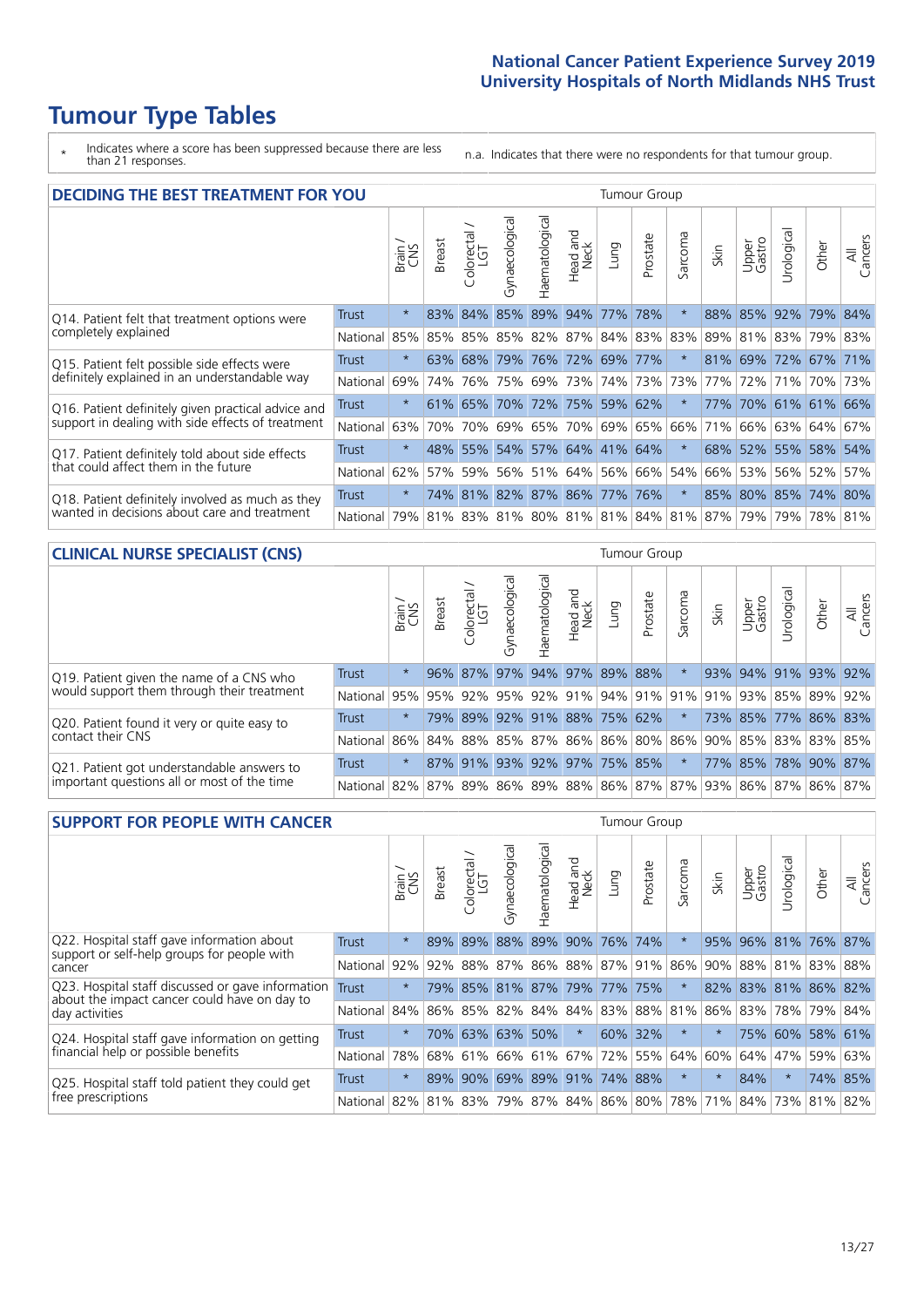# **Tumour Type Tables**

- \* Indicates where a score has been suppressed because there are less than 21 responses.
- n.a. Indicates that there were no respondents for that tumour group.

| <b>OPERATIONS</b>                                |              |              |               |            |                    |                |                                                       |      | Tumour Group |         |      |                 |                       |       |                |
|--------------------------------------------------|--------------|--------------|---------------|------------|--------------------|----------------|-------------------------------------------------------|------|--------------|---------|------|-----------------|-----------------------|-------|----------------|
|                                                  |              | Brain<br>CNS | <b>Breast</b> | Colorectal | ᠊ᢛ<br>Gynaecologic | Haematological | Head and<br>Neck                                      | Lung | Prostate     | Sarcoma | Skin | Upper<br>Gastro | $\sigma$<br>Jrologica | Other | All<br>Cancers |
| Q27. Beforehand, patient had all the information | Trust        | $\star$      |               | 97% 98%    |                    |                | 94% 96% 100% 93% 97%                                  |      |              |         |      |                 | 94% 97% 100% 94% 97%  |       |                |
| needed about the operation                       | National     | 96%          |               | 97% 96%    |                    |                | 96% 94% 96% 95% 97% 95% 96%                           |      |              |         |      |                 | 96% 95% 95% 96%       |       |                |
| Q28. Afterwards, staff completely explained how  | <b>Trust</b> | $\star$      | 77%           | $80\%$     |                    |                | 79%   75%   87%   71%   83%                           |      |              |         |      |                 | 74% 78% 77% 80% 79%   |       |                |
| operation had gone in understandable way         | National     | 76%          |               | 79% 83%    |                    |                | 79%  78%  79%  79%  78%  80%  82%  79%  76%  77%  79% |      |              |         |      |                 |                       |       |                |

#### **HOSPITAL CARE AS AN INPATIENT** Tumour Group

|                                                                                                  |                                              | Brain   | Breast | Colorectal /<br>LGT | Gynaecological | Haematological              | Head and<br>Neck | Lung            | Prostate | Sarcoma | Skin    | Upper<br>Gastro     | Urological | Other           | All<br>Cancers |
|--------------------------------------------------------------------------------------------------|----------------------------------------------|---------|--------|---------------------|----------------|-----------------------------|------------------|-----------------|----------|---------|---------|---------------------|------------|-----------------|----------------|
| Q30. Hospital staff didn't talk in front of patient                                              | Trust                                        | $\star$ | 89%    | 81%                 | 86%            |                             |                  | 96% 88% 71% 86% |          | $\star$ | $\star$ | 84%                 |            | 73% 80% 84%     |                |
| as if patient wasn't there                                                                       | National 81%                                 |         | 86%    |                     | 81% 83%        | 84% 83% 81%                 |                  |                 | 88%      | 86%     | 86%     |                     |            | 81% 83% 82% 84% |                |
| 031. Patient had confidence and trust in all                                                     | <b>Trust</b>                                 | $\star$ |        | 81% 86%             |                | 79% 89% 78% 81% 89%         |                  |                 |          | $\star$ | $\star$ |                     | 74% 78%    | 77% 82%         |                |
| doctors treating them                                                                            | National                                     | 82%     | 83%    | 85%                 |                | 83% 82%                     |                  | 87% 83% 89%     |          | 86%     | 85%     |                     | 81% 85%    | 80%             | 84%            |
| Q32. Patient's family or someone close definitely                                                | <b>Trust</b>                                 | $\star$ | 67%    | 70%                 | 76%            | 79% 85% 68% 81%             |                  |                 |          | $\star$ | $\star$ |                     |            | 80% 62% 60% 72% |                |
| felt able to talk to a doctor                                                                    | National 67%                                 |         | 72%    | 73%                 | 72%            | 74%                         | 75%              | 74% 72%         |          | 71%     | 74%     |                     | 73% 71%    | 69%             | 72%            |
| Q33. Patient had confidence and trust in all the                                                 | <b>Trust</b>                                 | $\star$ | 71%    | 74%                 |                | 70% 83% 56% 63% 69%         |                  |                 |          | $\star$ | $\star$ |                     |            | 70% 71% 80% 72% |                |
| ward nurses treating them                                                                        | National 72%                                 |         | 73%    | 72%                 |                | 71% 77%                     |                  | 75% 77% 79%     |          | 74%     | 75%     |                     | 73% 77%    | 69% 74%         |                |
| Q34. Patient thought there were always or nearly                                                 | <b>Trust</b>                                 | $\star$ | 62%    | 58%                 |                | 56% 58%                     |                  | 59% 49% 74%     |          | $\star$ | $\star$ | 53%                 | 62%        | 54% 59%         |                |
| always enough nurses on duty to care for them                                                    | National                                     | 68%     | 64%    |                     |                | 62% 63% 63% 65% 68% 72%     |                  |                 |          | 65%     | 70%     |                     |            | 65% 66% 60% 64% |                |
| Q35. All hospital staff asked patient what name                                                  | Trust                                        | $\star$ |        | 51% 76%             |                | 55% 72% 75% 79% 65%         |                  |                 |          | $\star$ | $\star$ |                     |            | 88% 83% 71% 70% |                |
| they prefer to be called by                                                                      | National                                     | 68%     | 62%    | 74%                 | 65%            | 72%                         | 71%              | 76% 72%         |          | 74%     | 70%     | 78%                 | 76%        | 69%             | 71%            |
| Q36. Patient always given enough privacy when                                                    | Trust                                        | $\star$ | 83%    | 86%                 |                | 74% 93% 84% 69% 95%         |                  |                 |          | $\star$ | $\star$ | 88%                 | 84%        | 89% 85%         |                |
| discussing condition or treatment                                                                | National                                     | 78%     |        |                     |                | 84% 85% 81% 86% 87% 84% 88% |                  |                 |          | 84%     | 84%     |                     |            | 84% 85% 82% 85% |                |
| Q37. Patient definitely found hospital staff to                                                  | <b>Trust</b>                                 | $\star$ |        | 46% 59%             |                | 55% 55% 58% 37% 64%         |                  |                 |          | $\star$ |         |                     |            | 63% 52% 50% 53% |                |
| discuss worries or fears during their inpatient visit                                            | National 45%                                 |         | 51%    |                     |                | 55% 51% 56%                 |                  | 52% 49%         | 53%      | 54%     | 51%     |                     | 53% 49%    | 46% 52%         |                |
| Q38. Hospital staff definitely did everything they                                               | <b>Trust</b>                                 | $\star$ |        |                     |                | 80% 82% 72% 72% 79% 75% 76% |                  |                 |          | $\star$ | $\star$ |                     |            | 86% 90% 76% 79% |                |
| could to help control pain                                                                       | National 85%                                 |         | 83%    |                     |                | 84% 82% 82% 80% 84% 85%     |                  |                 |          | 83%     | 85%     |                     |            | 82% 81% 82% 83% |                |
| Q39. Patient always felt they were treated with                                                  | <b>Trust</b>                                 | $\star$ | 82%    | 88%                 |                | 79% 86% 81% 75% 89%         |                  |                 |          | $\star$ |         | 86%                 | 92%        | 77% 84%         |                |
| respect and dignity while in hospital                                                            | National                                     | 85%     | 87%    | 87%                 | 85%            | 89%                         | 87%              | 88%             | 91%      | 89%     | 89%     | 88%                 | 90%        | 86%             | 88%            |
| Q40. Patient given clear written information<br>about what should or should not do after leaving | <b>Trust</b>                                 | $\star$ |        |                     |                | 81% 85% 88% 85% 81% 65% 88% |                  |                 |          | $\star$ | $\star$ |                     |            | 74% 89% 78% 83% |                |
| hospital                                                                                         | National 80%                                 |         | 89%    |                     |                | 86% 86% 83% 87% 82% 91%     |                  |                 |          | 85%     | 90%     | 82% 87%             |            | 83% 86%         |                |
| Q41. Hospital staff told patient who to contact<br>if worried about condition or treatment after | <b>Trust</b>                                 | $\star$ | 94%    | 98%                 |                | 90% 96% 94% 93% 89%         |                  |                 |          | $\star$ | $\star$ |                     |            | 93% 91% 97%     | 94%            |
| leaving hospital                                                                                 | National 94% 95% 95% 93% 96% 93% 92% 96% 94% |         |        |                     |                |                             |                  |                 |          |         |         | 95% 92% 92% 93% 94% |            |                 |                |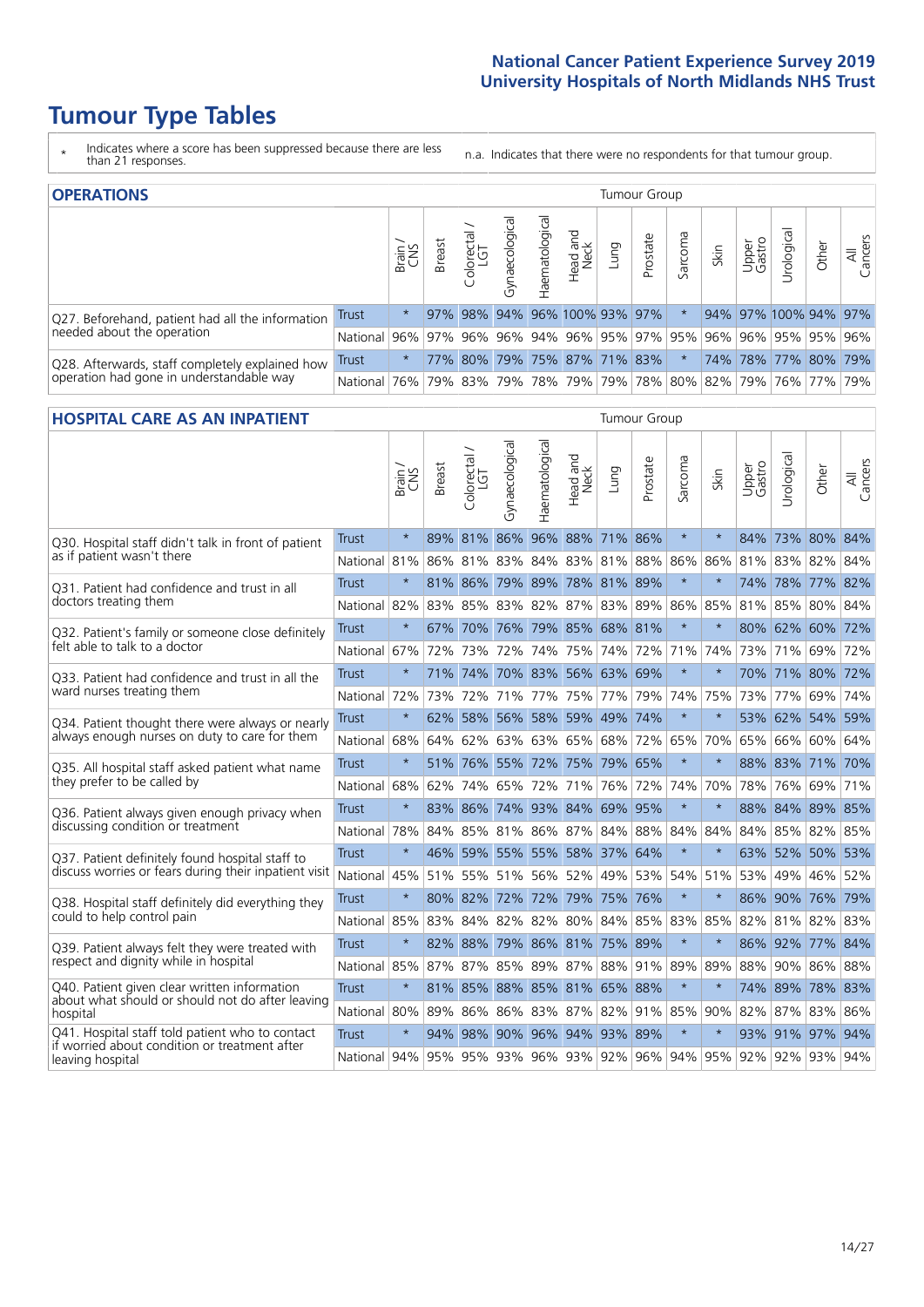# **Tumour Type Tables**

- \* Indicates where a score has been suppressed because there are less than 21 responses.
- n.a. Indicates that there were no respondents for that tumour group.

| <b>HOSPITAL CARE AS A DAY PATIENT / OUTPATIENT</b>                                                                    |              |         |               |                         |                 |                |                                 |          |          | <b>Tumour Group</b>      |         |                 |             |         |                |  |  |  |
|-----------------------------------------------------------------------------------------------------------------------|--------------|---------|---------------|-------------------------|-----------------|----------------|---------------------------------|----------|----------|--------------------------|---------|-----------------|-------------|---------|----------------|--|--|--|
|                                                                                                                       |              | Brain   | <b>Breast</b> | olorectal /<br>LGT<br>Ũ | Gynaecological  | Haematological | <b>Bad and<br/>Neck</b><br>Head | Lung     | Prostate | arcoma<br>$\overline{ }$ | Skin    | Upper<br>Gastro | Urological  | Other   | All<br>Cancers |  |  |  |
| Q43. Patient definitely found hospital staff to                                                                       | <b>Trust</b> | $\star$ | 66%           | 71%                     | 73%             | 85%            | 81%                             | 57%      | 73%      | $\ast$                   | 57%     | 71%             | 71%         | 70%     | 71%            |  |  |  |
| discuss worries or fears during their outpatient or<br>day case visit                                                 | National     | 66%     | 68%           | 73%                     | 70%             | 73%            | 72%                             | 70%      | 74%      | 72%                      | 72%     | 71%             | 67%         | 68%     | 71%            |  |  |  |
| Q44. Cancer doctor had the right documents at<br>patient's last outpatient appointment                                | Trust        | $\star$ | 98%           | 98%                     | 97%             | 99%            | 91%                             | 95%      | 96%      | $\star$                  | 98%     | 95%             | 98%         | 96%     | 97%            |  |  |  |
|                                                                                                                       | National     | 94%     | 96%           | 96%                     | 96%             | 97%            | 96%                             | $ 96\% $ | 96%      | 96%                      | 96%     | 94%             | 96%         | 95%     | 96%            |  |  |  |
| Q46. Beforehand patient completely had                                                                                | Trust        | $\star$ |               | 85% 83% 96%             |                 | $\ast$         | $\star$                         | 67%      | $\star$  | n.a.                     |         |                 | $\star$     | $\ast$  | 85%            |  |  |  |
| all information needed about radiotherapy<br>treatment                                                                | National     | 91%     | 88%           | 83%                     | 88%             | 84%            | 86%                             | 86%      | 88%      | 88%                      | 84%     | 86%             | 83%         | 84%     | 86%            |  |  |  |
| Q47. Patient completely given understandable                                                                          | Trust        | $\star$ |               | 51% 61%                 | 73%             | $\star$        | $\star$                         | $\star$  | $\star$  | n.a.                     | $\star$ | $\star$         | $\star$     | $\star$ | 56%            |  |  |  |
| information about whether radiotherapy was<br>working                                                                 | National     | 56%     | 60%           | 57%                     | 61%             | 62%            | 63%                             | 59%      | 60%      | 67%                      | 57%     | 52%             | 59%         | 59%     | 60%            |  |  |  |
| Q49. Beforehand patient completely had all                                                                            | Trust        | $\star$ | 78%           | 85% 91%                 |                 | 86%            | $\star$                         | 69%      | 83%      | $\star$                  | $\ast$  | 82%             | 86%         | 76%     | 83%            |  |  |  |
| information needed about chemotherapy<br>treatment                                                                    | National     | 80%     | 82%           | 86%                     | 87%             | 85%            | 79%                             | 84%      | 86%      | 86%                      | 90%     | 84%             | 85%         | 85%     | 84%            |  |  |  |
| Q50. Patient given enough information about<br>whether chemotherapy was working in a<br>completely understandable way | <b>Trust</b> | $\star$ |               |                         | 62% 61% 68% 81% |                | $\star$                         | 50%      | 68%      | $\star$                  |         |                 | 61% 69% 61% |         | 66%            |  |  |  |
|                                                                                                                       | National     | 54%     | 62%           | 64%                     | 68%             | 75%            | 57%                             | 67%      | 66%      | 71%                      | 79%     | 61%             |             | 68% 69% | 68%            |  |  |  |

#### **HOME CARE AND SUPPORT** Tumour Group

|              | Brain   | <b>Breast</b> | Colorectal<br>LGT          | त्त<br>Gynaecologic                            | Haematological | Head and<br>Neck | Dung | Prostate | Sarcoma                                                                   | Skin    | Upper<br>Gastro | Urological                                                                        | Other   | All<br>Cancers                                                              |
|--------------|---------|---------------|----------------------------|------------------------------------------------|----------------|------------------|------|----------|---------------------------------------------------------------------------|---------|-----------------|-----------------------------------------------------------------------------------|---------|-----------------------------------------------------------------------------|
| <b>Trust</b> | $\star$ | 56%           | 60%                        | 69%                                            |                |                  |      |          |                                                                           |         |                 |                                                                                   |         |                                                                             |
| National     |         |               |                            |                                                |                |                  |      |          |                                                                           |         |                 |                                                                                   |         |                                                                             |
| Trust        | $\star$ |               |                            |                                                |                |                  |      |          |                                                                           |         |                 |                                                                                   |         |                                                                             |
| National     |         |               |                            |                                                |                |                  |      |          |                                                                           |         |                 |                                                                                   |         | 52%                                                                         |
| Trust        | n.a.    |               |                            | $\star$                                        | 39%            | $\ast$           |      |          | $\star$                                                                   | $\star$ | 48%             | $\star$                                                                           | 39% 47% |                                                                             |
|              |         |               |                            | 39%                                            |                |                  |      |          |                                                                           |         |                 |                                                                                   | 44%     | 45%                                                                         |
|              |         |               | 58%<br>42%<br>National 39% | 60%<br>58%<br>52%<br>60%<br>44% 55%<br>41% 53% | 58% 63%        |                  |      |          | 67% 79% 52% 57%<br>48% 53% 76% 60% 49%<br>56% 46%<br> 43% 56% 40% <br>46% |         | 48% 59%         | 54%<br>57% 62% 67% 59% 61% 62% 65%  <br>  45%   51%   59%   50%   48%   53%   57% | 55%     | 62% 57% 60%<br>60% 59% 55% 60%<br>48% 46% 52% 56%<br>54% 48% 51%<br>47% 44% |

| <b>CARE FROM YOUR GENERAL PRACTICE</b>                                                                     | Tumour Group |         |               |                   |                |                |                                                     |      |          |         |      |                 |                     |       |                |
|------------------------------------------------------------------------------------------------------------|--------------|---------|---------------|-------------------|----------------|----------------|-----------------------------------------------------|------|----------|---------|------|-----------------|---------------------|-------|----------------|
|                                                                                                            |              | Brain   | <b>Breast</b> | Colorectal<br>LGT | Gynaecological | Haematological | Head and<br>Neck                                    | Lung | Prostate | Sarcoma | Skin | Upper<br>Gastro | Urological          | Other | All<br>Cancers |
| Q54. GP given enough information about<br>patient's condition and treatment                                | <b>Trust</b> | $\star$ |               | 95% 93%           |                |                | 98% 97% 100% 93% 94%                                |      |          |         |      |                 | 97% 93% 93% 91% 95% |       |                |
|                                                                                                            | National     | 91%     |               |                   |                |                | 96% 95% 95% 96% 94% 94% 96% 94% 96% 93% 95% 94% 95% |      |          |         |      |                 |                     |       |                |
| Q55. General practice staff definitely did<br>everything they could to support patient during<br>treatment | <b>Trust</b> | $\star$ |               |                   |                |                | 60% 63% 46% 60% 69% 57% 59%                         |      |          |         |      |                 | 76% 67% 64% 61% 61% |       |                |
|                                                                                                            | National     | 55%     |               | 58% 59%           |                |                | 56% 56% 59% 56% 64% 56% 65% 59% 59% 55% 58%         |      |          |         |      |                 |                     |       |                |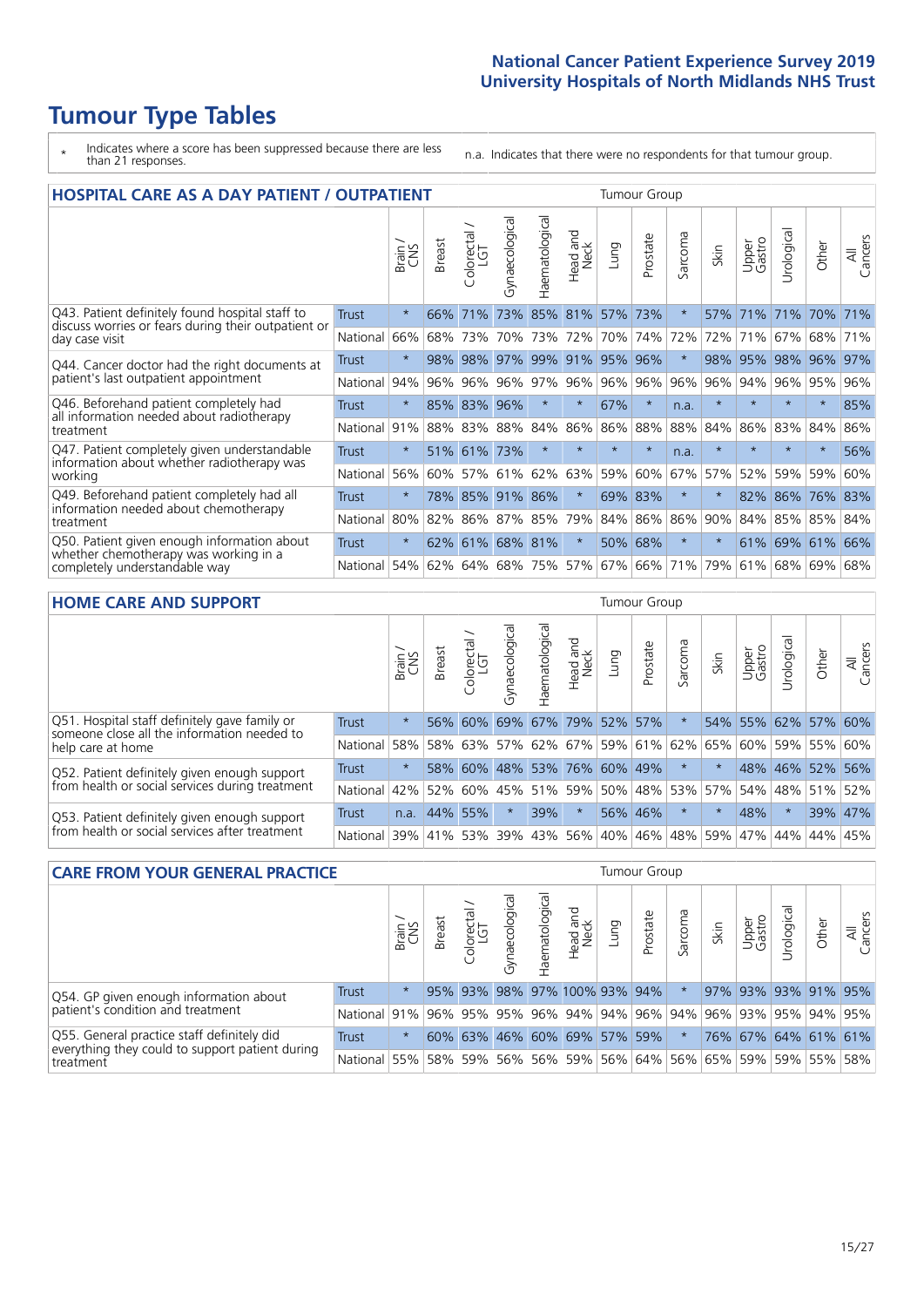# **Tumour Type Tables**

- \* Indicates where a score has been suppressed because there are less than 21 responses.
- n.a. Indicates that there were no respondents for that tumour group.

| <b>YOUR OVERALL NHS CARE</b> |  |  |
|------------------------------|--|--|
|------------------------------|--|--|

| <b>YOUR OVERALL NHS CARE</b>                                                |              |         |               |                        |                |                          |                  |         |          | <b>Tumour Group</b> |      |                 |             |             |                |  |  |  |
|-----------------------------------------------------------------------------|--------------|---------|---------------|------------------------|----------------|--------------------------|------------------|---------|----------|---------------------|------|-----------------|-------------|-------------|----------------|--|--|--|
|                                                                             |              | Brain   | <b>Breast</b> | olorectal.<br>LGT<br>Û | Gynaecological | Haematological           | Head and<br>Neck | Lung    | Prostate | arcoma<br>ιň        | Skin | Upper<br>Gastro | Urologica   | Other       | All<br>Cancers |  |  |  |
| Q56. Different people treating and caring for                               | <b>Trust</b> | $\star$ | 67%           | 75%                    | 67%            | 80%                      | 67%              | 61% 68% |          | $\star$             | 68%  | 67%             | 77%         | 76%         | 71%            |  |  |  |
| patient always work well together to give best<br>possible care             | National     | 60%     | 73%           | 73%                    | 69%            | 75%                      | 73%              | 73%     | 75%      | 70%                 | 79%  | 69%             | 74%         | 68%         | 73%            |  |  |  |
| Q57. Patient given a care plan                                              | Trust        | $\star$ | <b>57%</b>    | 42%                    |                | 42\% 40\% 41\% 22\% 42\% |                  |         |          | $\star$             | 39%  |                 | 36% 40% 38% |             | 42%            |  |  |  |
|                                                                             | National     | 36%     | 41%           | 40%                    | 34%            | 36% 39%                  |                  |         | 36% 40%  | 34%                 | 44%  | 36% 33% 31%     |             |             | 38%            |  |  |  |
| Q58. Overall the administration of care was good                            | Trust        | $\star$ |               | 88% 91%                |                | 84% 93% 86% 85% 80%      |                  |         |          | $^\star$            | 80%  |                 |             | 83% 87% 89% | 88%            |  |  |  |
| or very good                                                                | National     | 85%     | 90%           | 88%                    | 87%            | 91%                      | 90%              | 90% 88% |          | 88%                 | 90%  | 86%             | 85%         | 87%         | 89%            |  |  |  |
| Q59. Patient felt length of time for attending                              | <b>Trust</b> | $\star$ | 67%           | 72%                    |                | 66% 65% 67% 61% 71%      |                  |         |          | $\ast$              | 67%  | 65%             | 74%         | 68%         | 68%            |  |  |  |
| clinics and appointments for cancer was about<br>right                      | National     | 58%     | 68%           | 73%                    |                | 66% 66%                  | 71%              |         | 71% 76%  | 68%                 | 73%  | 66%             | 75%         | 64%         | 69%            |  |  |  |
| Q60. Someone discussed with patient whether                                 | Trust        | $\star$ | 47%           | 12%                    |                | 11% 31%                  | 6%               | 19%     | 18%      | $\ast$              | 39%  | 2%              | 23%         | 15%         | 24%            |  |  |  |
| they would like to take part in cancer research                             | National     | 42%     | 30%           | 32%                    | 31%            | 33%                      | 21%              | 34%     | 31%      | 36%                 | 20%  | 36%             | 21%         | 32%         | 30%            |  |  |  |
| Q61. Patient's average rating of care scored from<br>very poor to very good | <b>Trust</b> | $\star$ | 8.8           | 8.8                    | 8.9            | 9.2                      | 9.0              | 8.6     | 8.6      | $\star$             | 8.8  | 8.6             | 8.7         | 8.9         | 8.8            |  |  |  |
|                                                                             | National     | 8.6     | 8.9           | 8.8                    | 8.7            | 8.9                      | 8.8              | 8.8     | 8.8      | 8.8                 | 8.9  | 8.7             | 8.7         | 8.7         | 8.8            |  |  |  |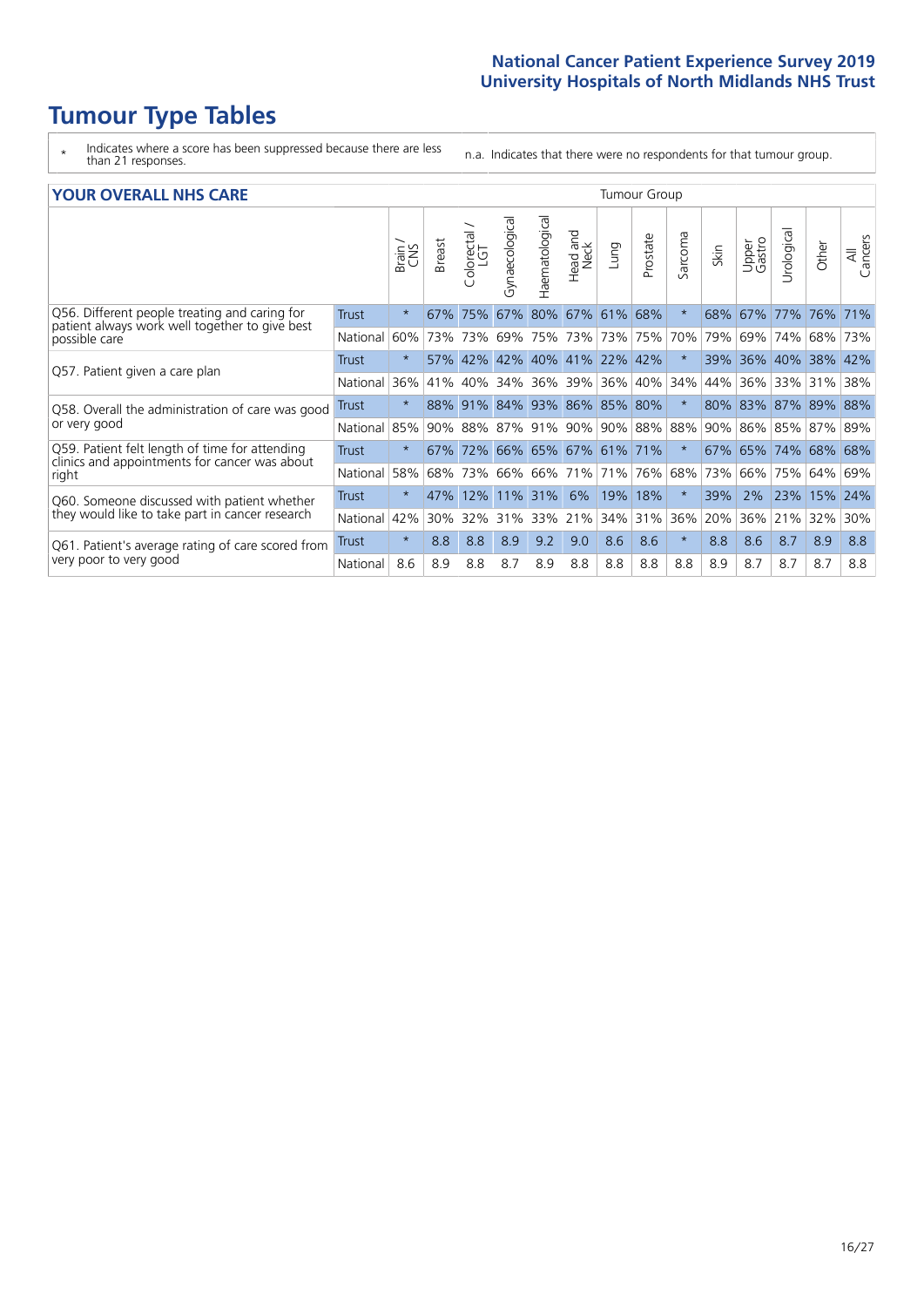### **Year on Year Charts**





#### **DIAGNOSTIC TESTS**





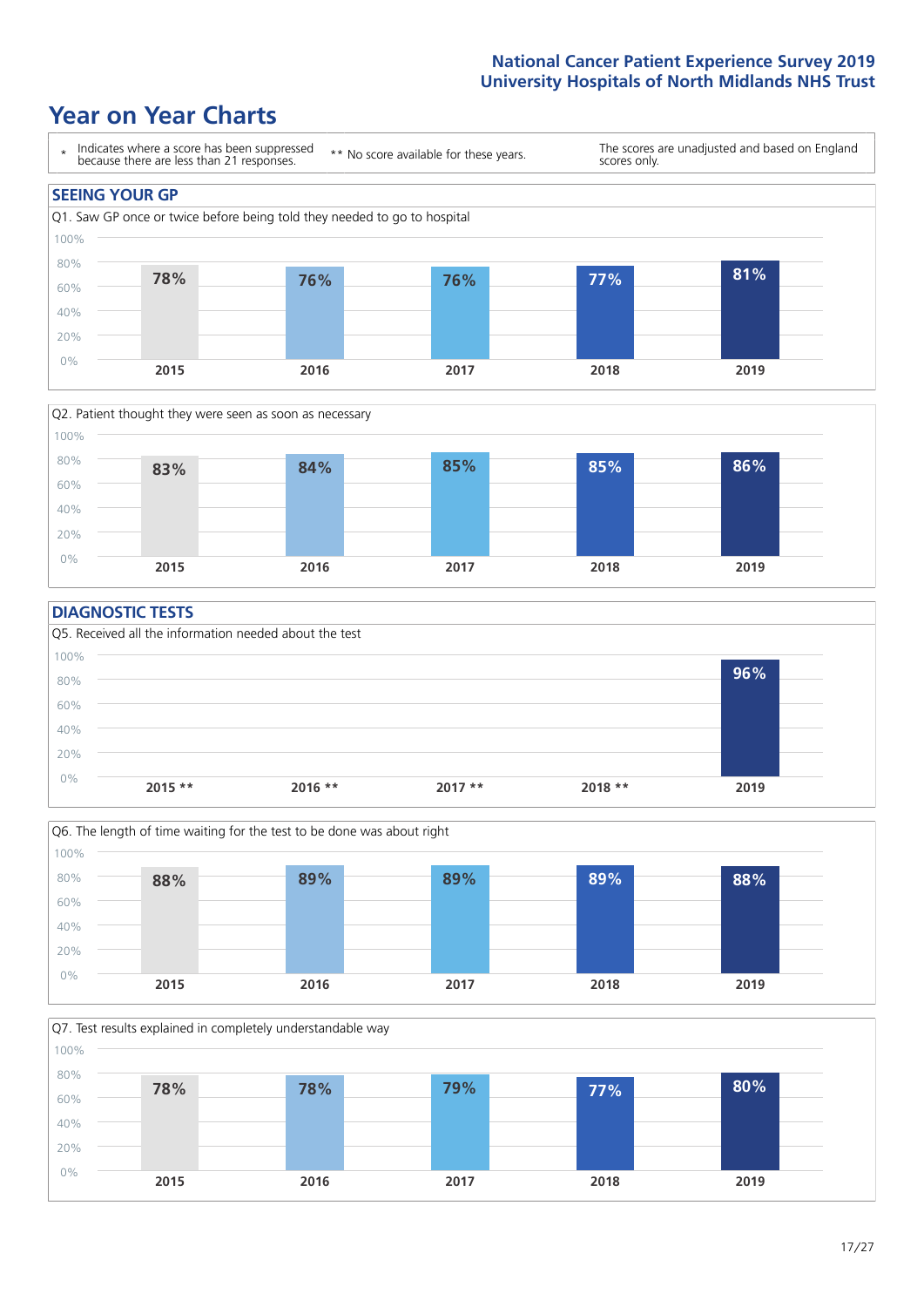### **Year on Year Charts**









#### **DECIDING THE BEST TREATMENT FOR YOU** Q14. Patient felt that treatment options were completely explained 0% 20% 40% 60% 80% 100% **2015 2016 2017 2018 2019 83% 84% 86% 83% 84%**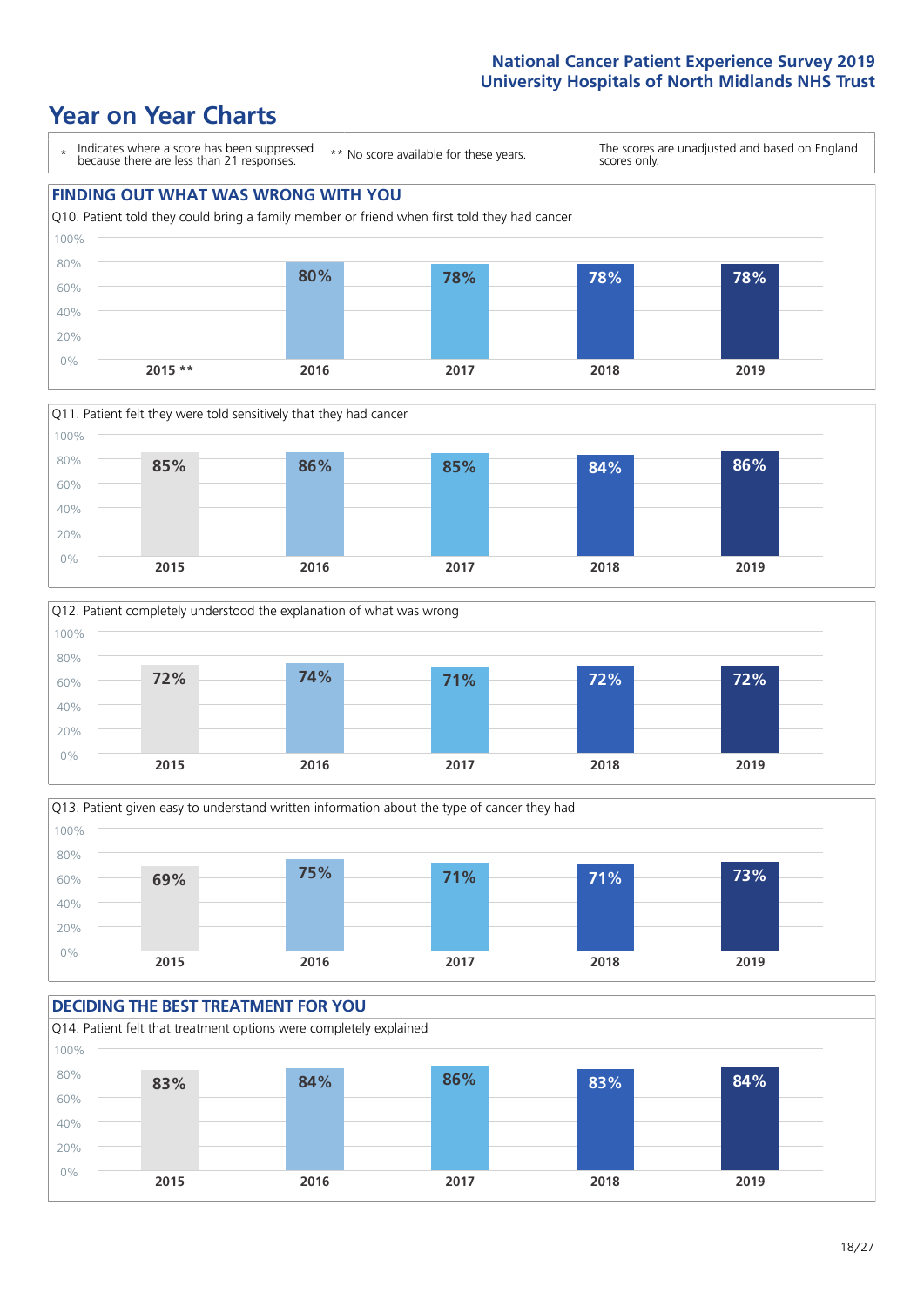### **Year on Year Charts**







Q18. Patient definitely involved as much as they wanted in decisions about care and treatment  $0%$ 20% 40% 60% 80% 100% **2015 \*\* 2016 \*\* 2017 \*\* 2018 \*\* 2019 80%**

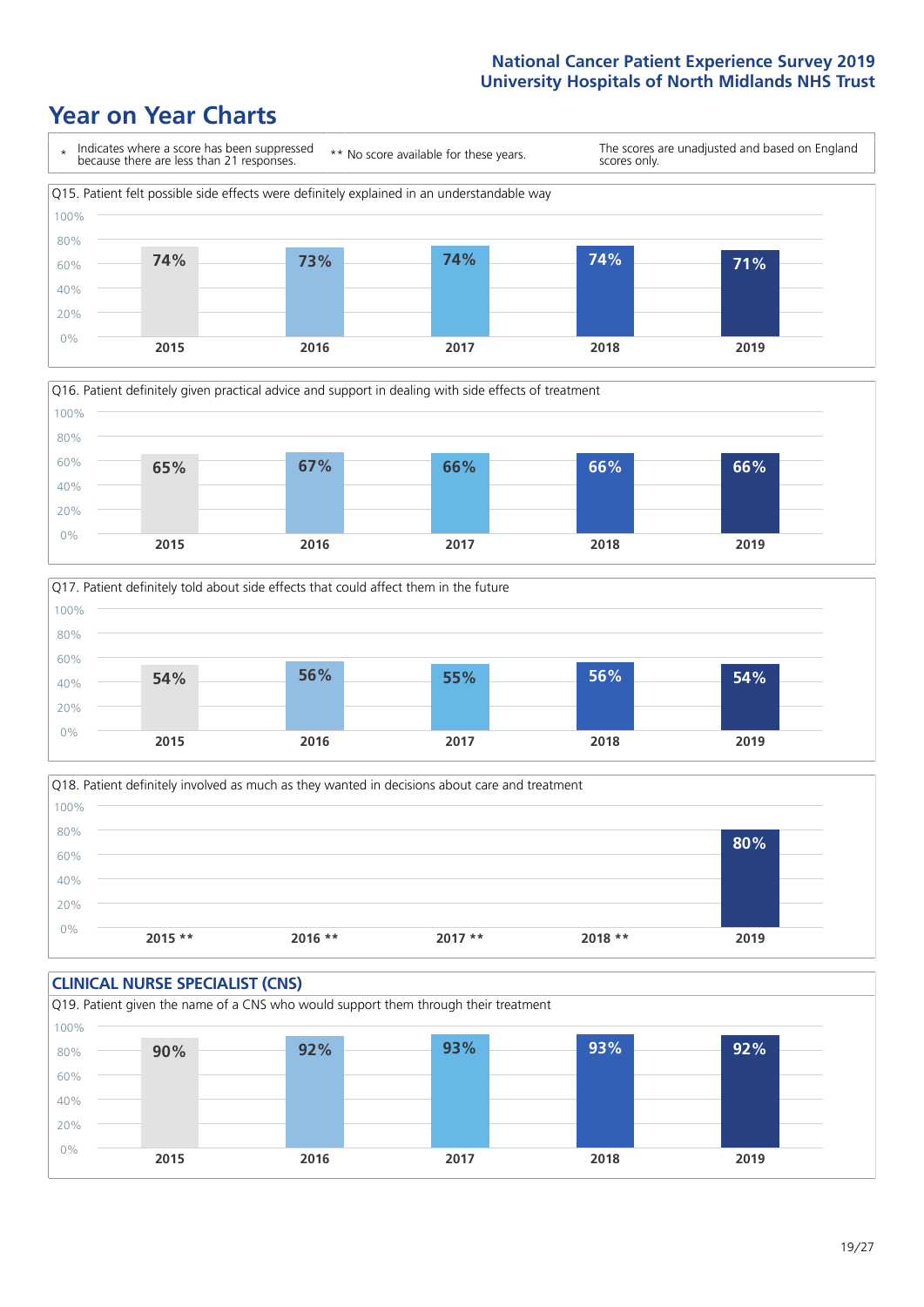### **Year on Year Charts**











Q24. Hospital staff gave information on getting financial help or possible benefits 0% 20% 40% 60% 80% 100% **2015 2016 2017 2018 2019 55% 58% 59% 60% 61%**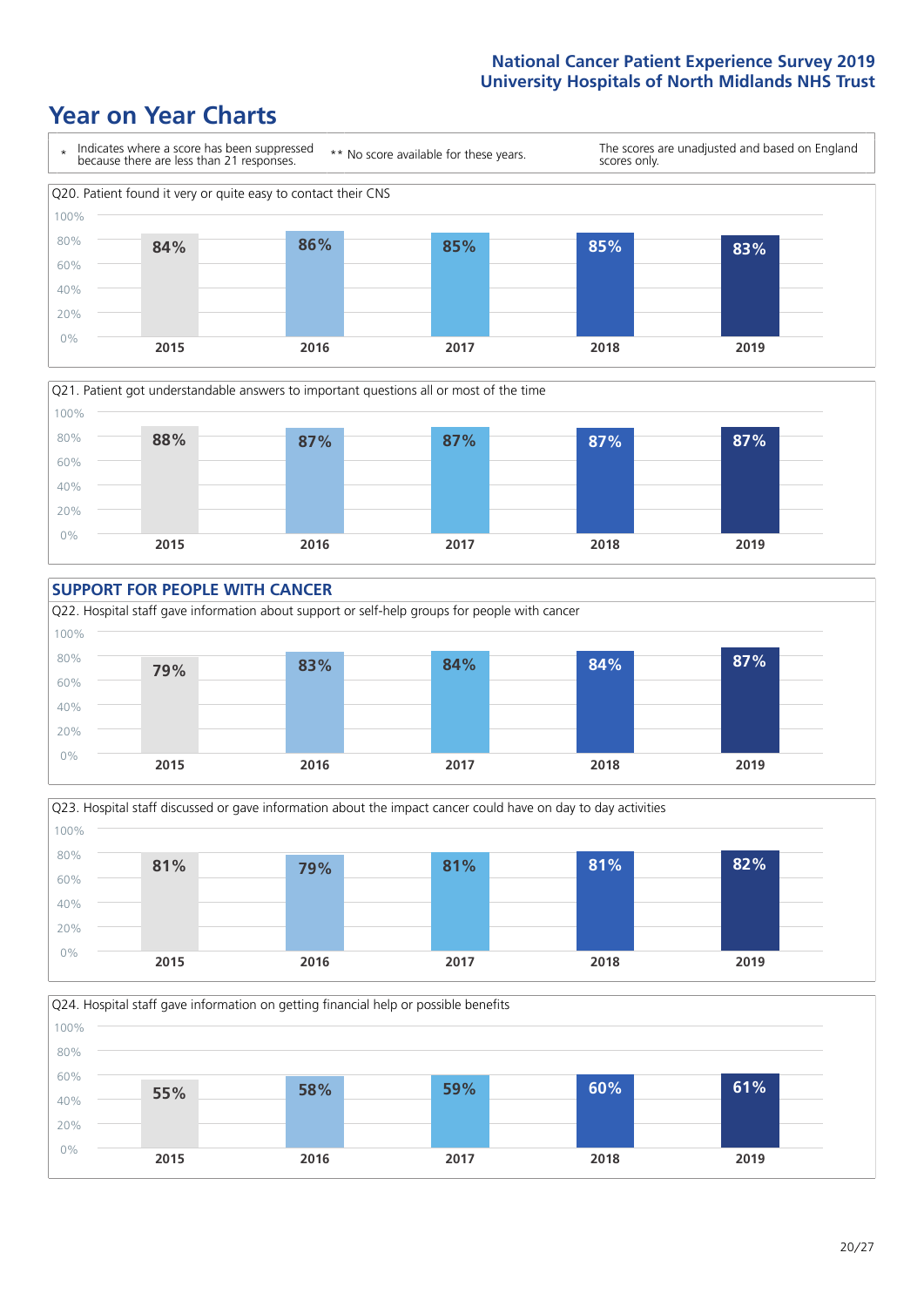### **Year on Year Charts**



#### **OPERATIONS**





#### **HOSPITAL CARE AS AN INPATIENT** Q30. Hospital staff didn't talk in front of patient as if patient wasn't there 0% 20% 40% 60% 80% 100% **2015 \*\* 2016 \*\* 2017 \*\* 2018 \*\* 2019 84%**

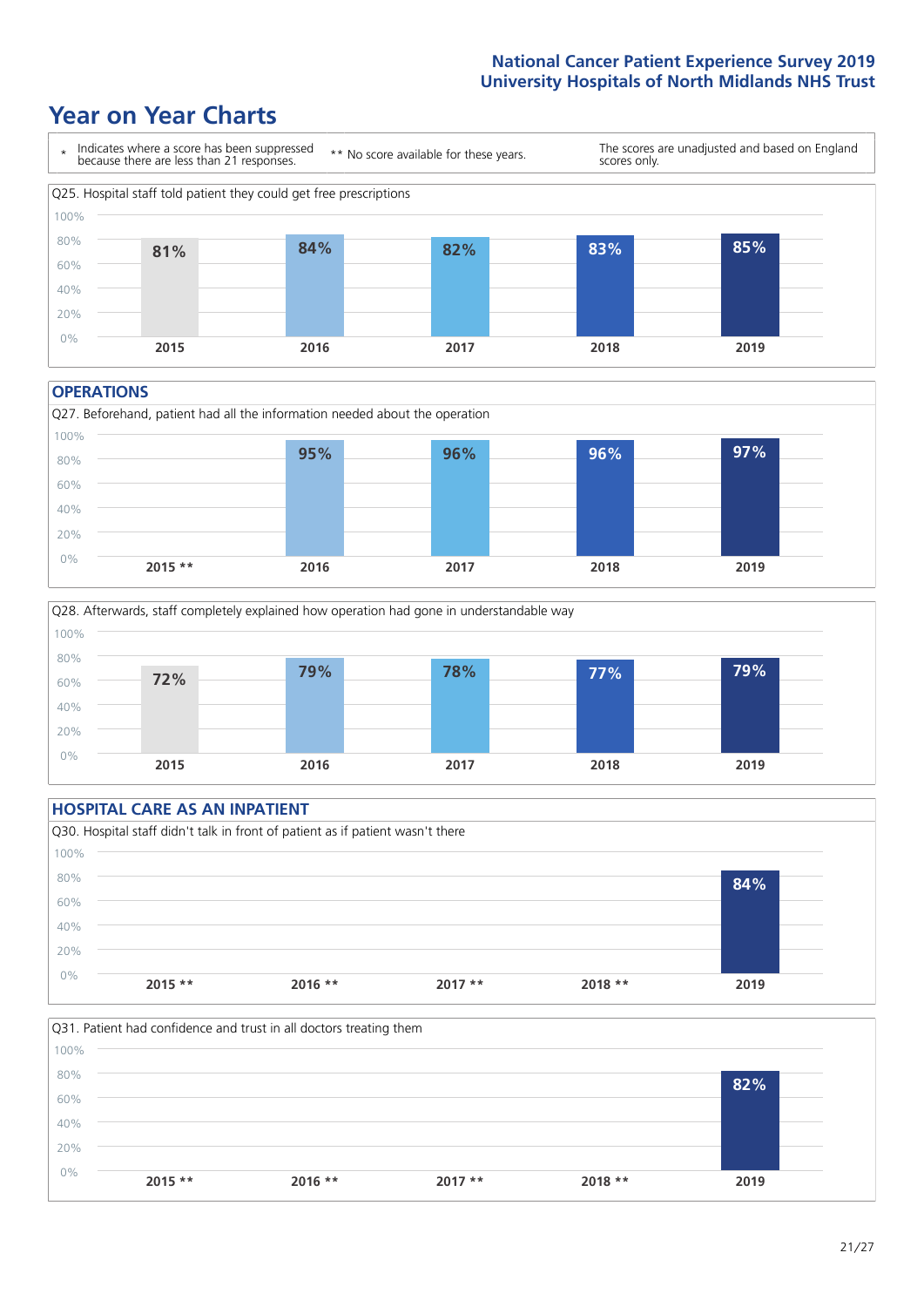### **Year on Year Charts**









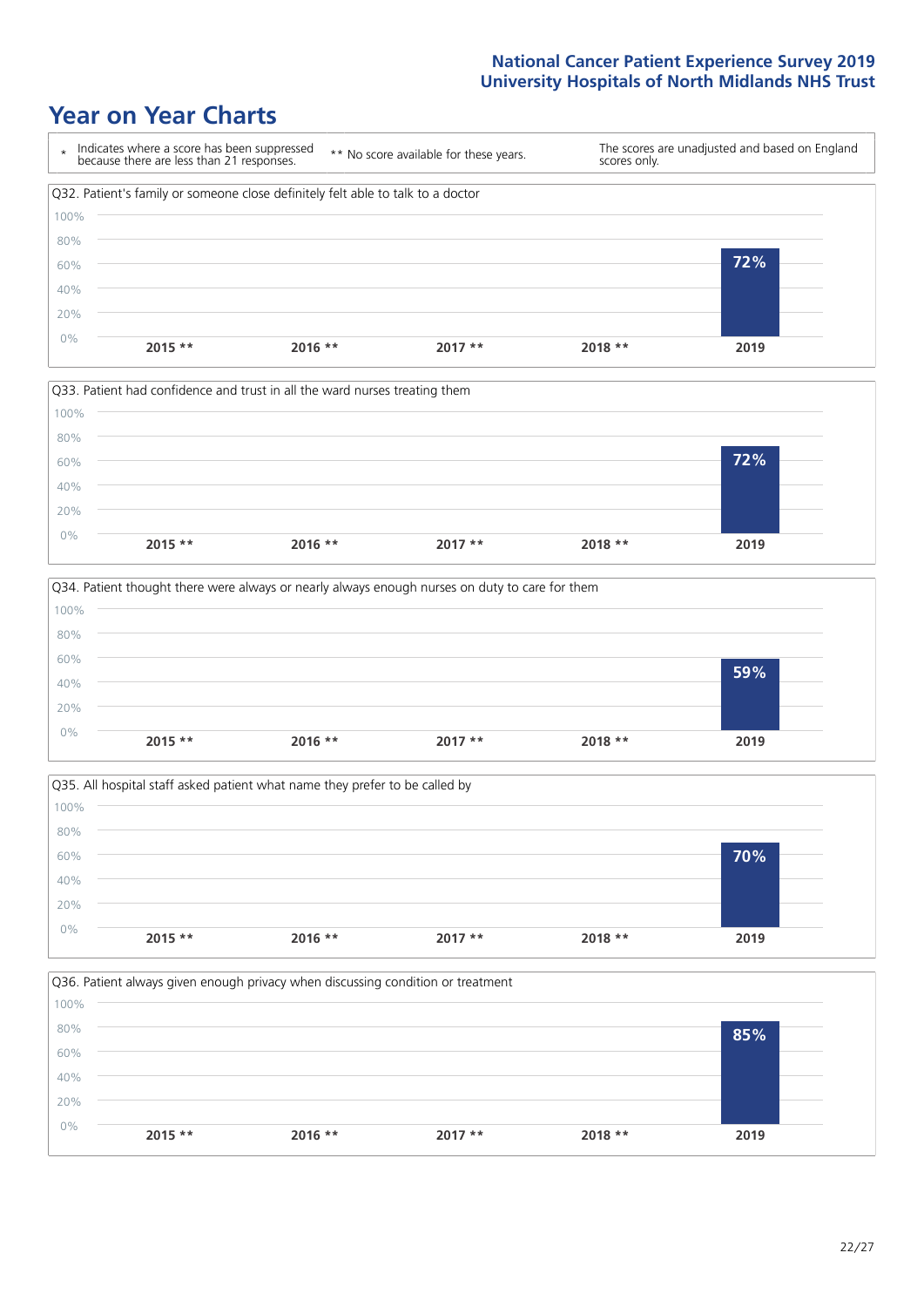### **Year on Year Charts**









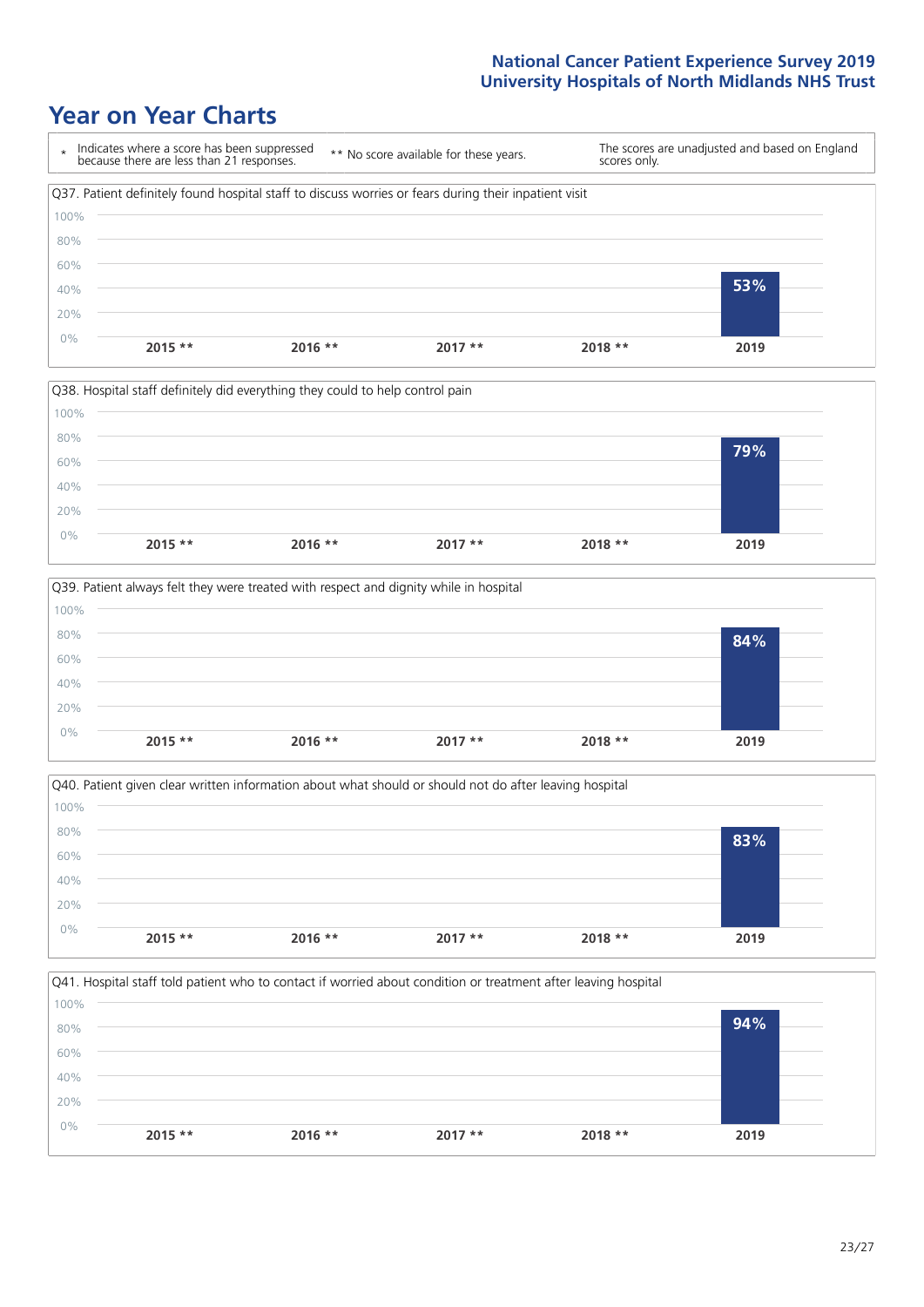### **Year on Year Charts**

\* Indicates where a score has been suppressed because there are less than 21 responses.

\*\* No score available for these years.

The scores are unadjusted and based on England scores only.

#### **HOSPITAL CARE AS A DAY PATIENT / OUTPATIENT**









Q49. Beforehand patient completely had all information needed about chemotherapy treatment

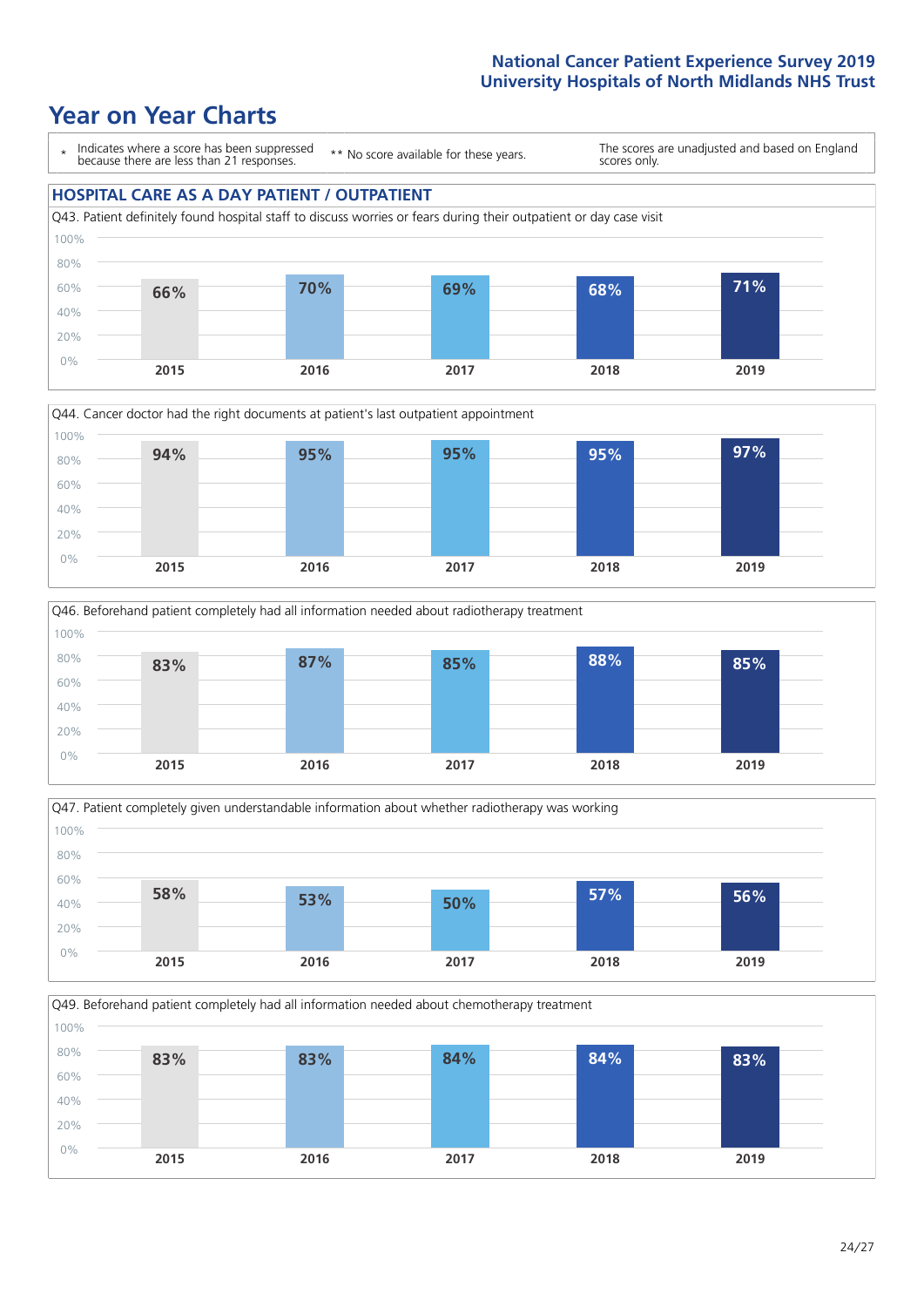### **Year on Year Charts**



#### **HOME CARE AND SUPPORT**







#### **CARE FROM YOUR GENERAL PRACTICE** Q54. GP given enough information about patient's condition and treatment 0% 20% 40% 60% 80% 100% **2015 2016 2017 2018 2019 95% 95% 93% 93% 95%**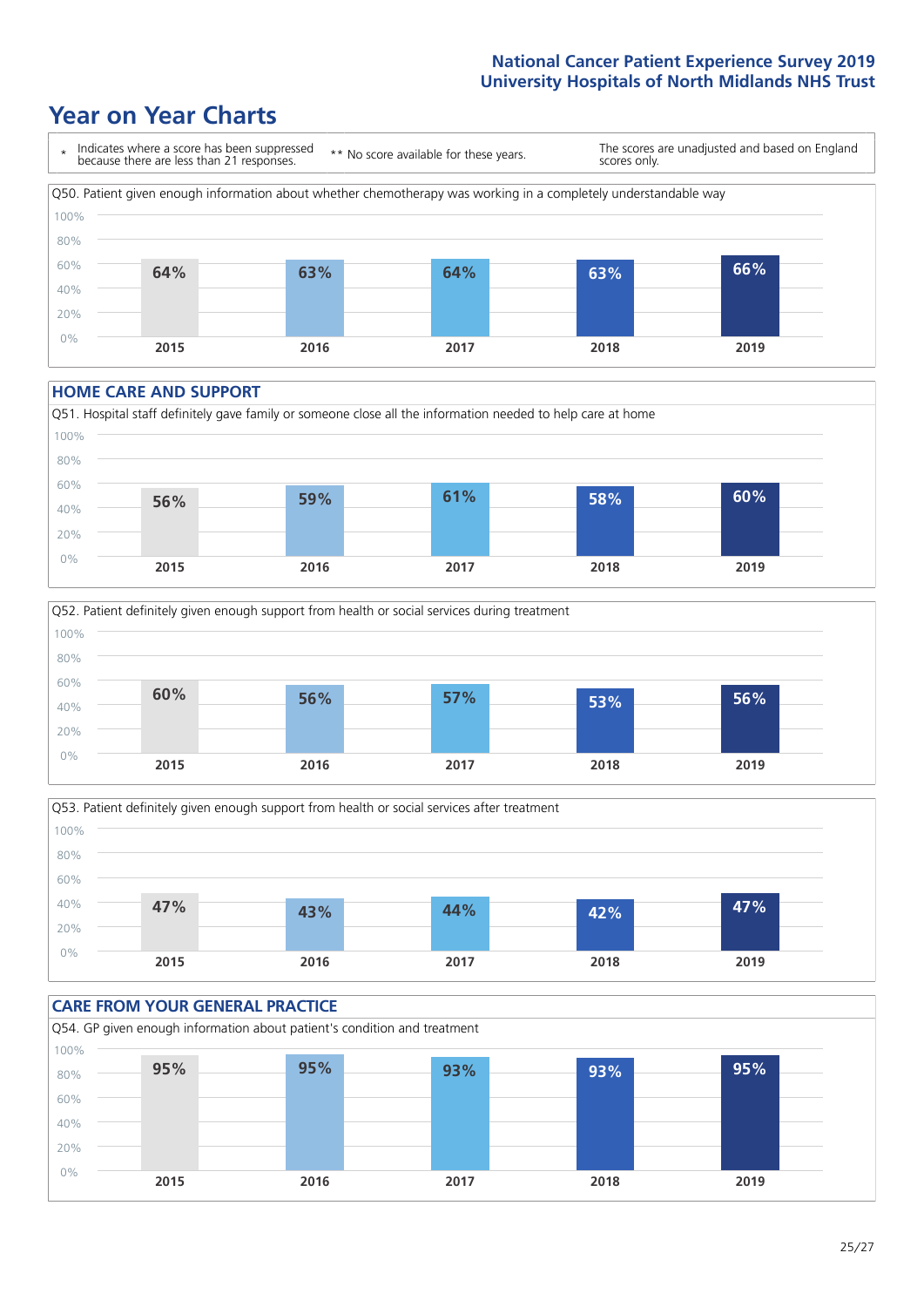### **Year on Year Charts**



#### **YOUR OVERALL NHS CARE**







Q59. Patient felt length of time for attending clinics and appointments for cancer was about right